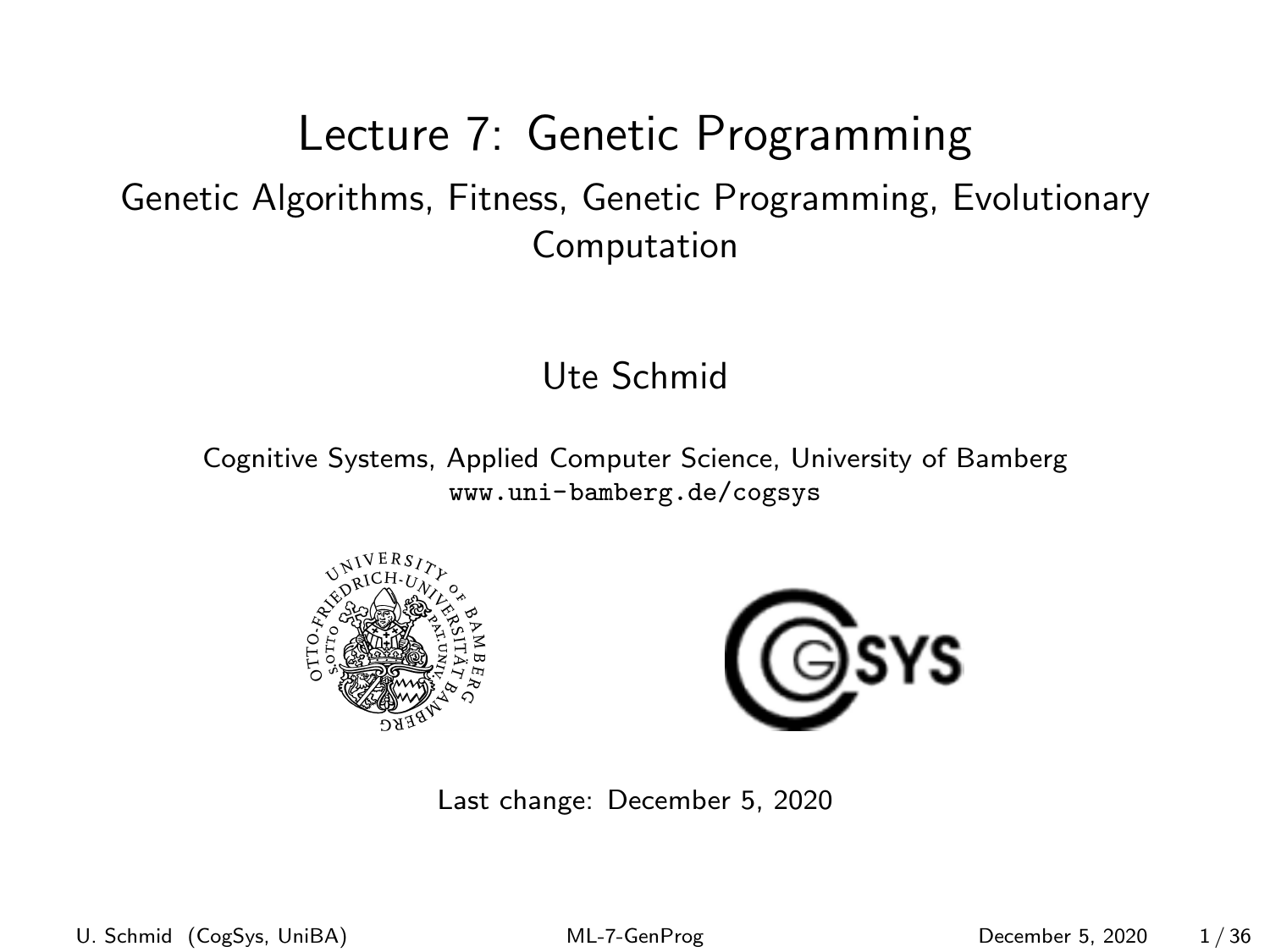### Motivation



- Learning methods are motivated by analogy to biological evolution
- rather than search from general-to-specific or from simple-to-complex, genetic algorithms generate successor hypotheses by repeatedly mutating and recombining parts of the best currently known hypotheses
- at each step, a collection of hypotheses, called the current population, is updated by replacing some fraction by offspring of the most fit current hypotheses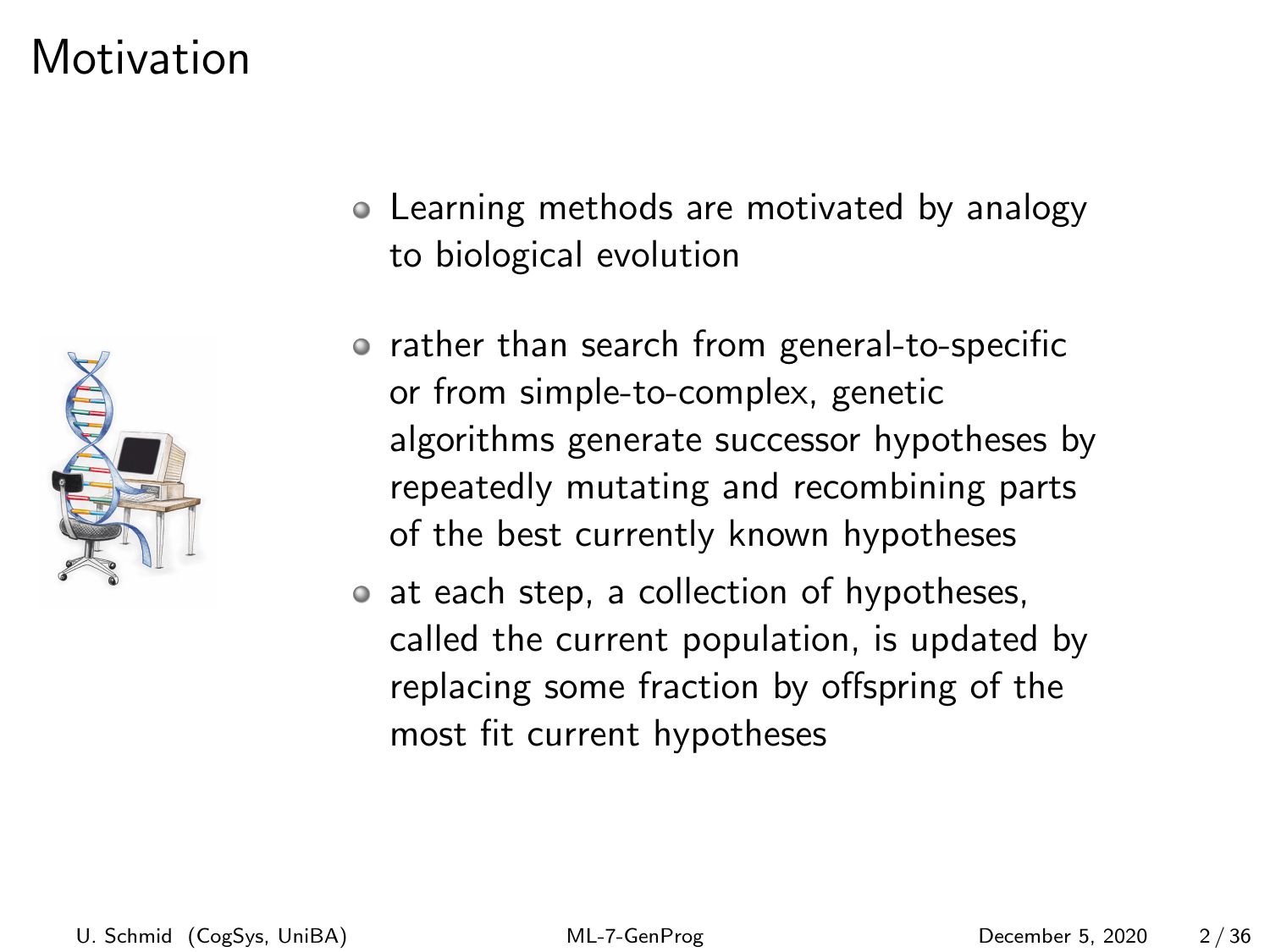### **Motivation**

reasons for popularity

- $\triangleright$  evolution is known to be a successful, robust method for adaption within biological systems
- $\triangleright$  genetic algorithms can search spaces of hypotheses containing complex interacting parts, where the impact of each part on overall hypothesis fitness may be difficult to model
- $\triangleright$  genetic algorithms are easily parallelized
- o genetic programming  $\approx$ entire computer programs are evolved to certain fitness criteria
- $\circ$  evolutionary computation  $=$ genetic algorithms  $+$  genetic programming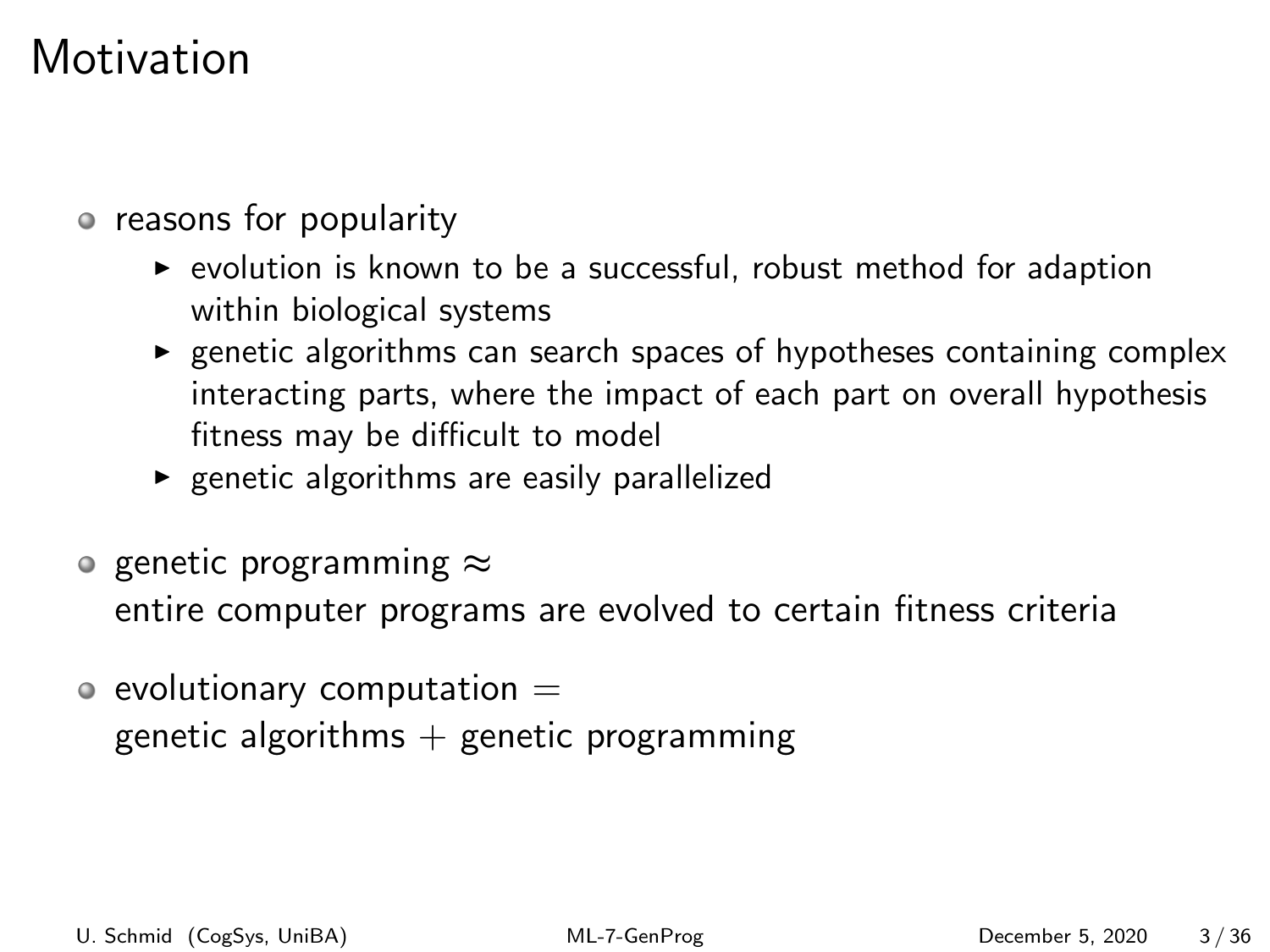## Outline

#### Genetic Algorithms

- $\blacktriangleright$  Representing hypotheses as bit-strings
- **Genetic operators (cross-over, mutation)**
- ▶ Search strategy (fitness-based)
- Genetic Programming
	- $\blacktriangleright$  Representing terms
	- $\blacktriangleright$  Genetic operators on terms
	- $\triangleright$  Koza's approach
	- $\blacktriangleright$  Adate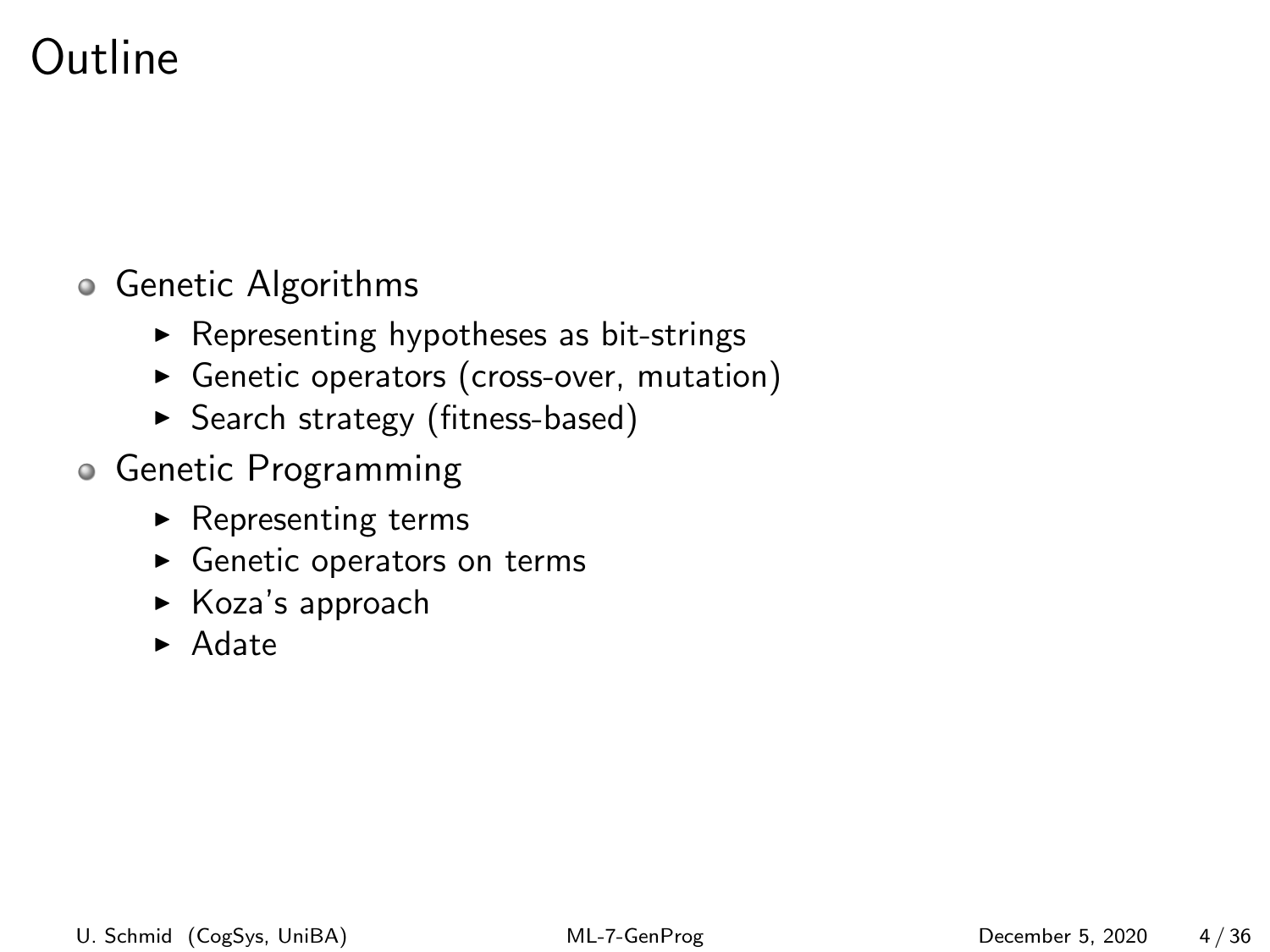### Genetic Algorithms

- **problem:** search a space of candidate hypotheses to identify the best hypothesis
- the best hypothesis is defined as the one that optimizes a predefined numerical measure, called fitness
	- $\triangleright$  e.g. if the task is to learn a strategy for playing chess, fitness could be defined as the number of games won by the individual when playing against other individuals in the current population

#### basic structure:

- $\triangleright$  iteratively updating a pool of hypotheses (**population**)
- **I** on each iteration
	- hypotheses are evaluated according to the fitness function
	- a new population is generated by selecting the most fit individuals
	- some are carried forward, others are used for creating new offspring individuals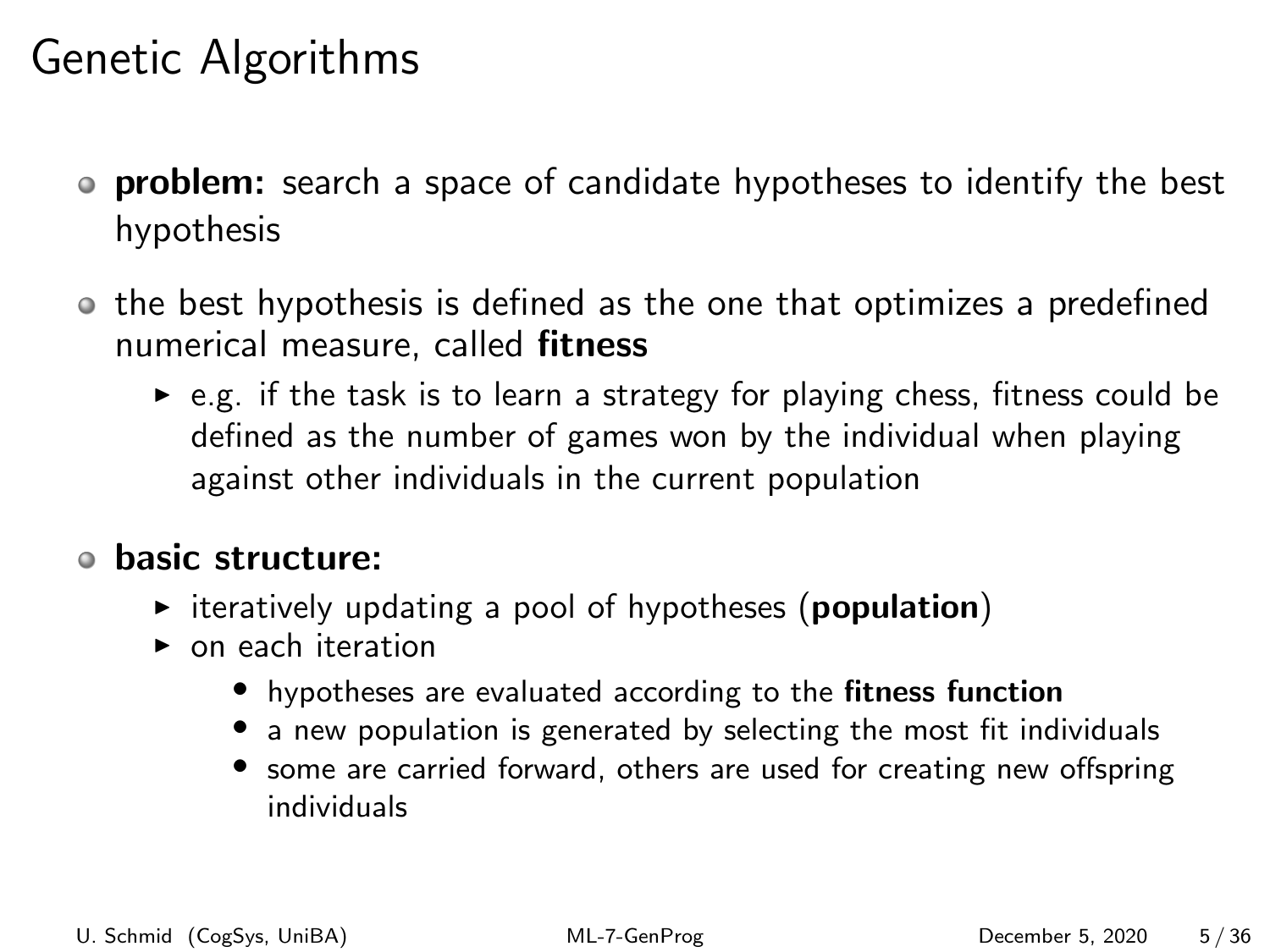# Genetic Algorithms

#### $GA(Fitness, Fitness\_threshold, p, r, m)$

Fitness: fitness function, Fitness threshold: termination criterion, p: number of hypotheses in the population, r: fraction to be replaced by crossover, m: mutation rate

- Initialize population:  $P \leftarrow$  Generate p hypotheses at random
- $\circ$  Evaluate: For each h in P, compute Fitnes(h)
- $\bullet$  While  ${\sf max}_h$  Fitness $(h)$ ]  $\lt$  Fitness\_threshold, Do
	- **1 Select:** Probabilistically select  $(1 r) \cdot p$  members of P to add to  $P_s$
	- **2 Crossover:** Probabilistically select  $\frac{r \cdot p}{2}$  pairs of hypotheses from P. For each pair  $\langle h_1, h_2 \rangle$  produce two offspring and add to  $P_S$
	- 3 **Mutate:** Choose *m* percent of the members of  $P<sub>S</sub>$  with uniform probability. For each, invert one randomly selected bit
	- 4 Update:  $P \leftarrow P_S$
	- **5 Evaluate:** for each  $h \in P$ , compute Fitness(h)
- $\bullet$  Return the hypothesis from P that has the highest fitness.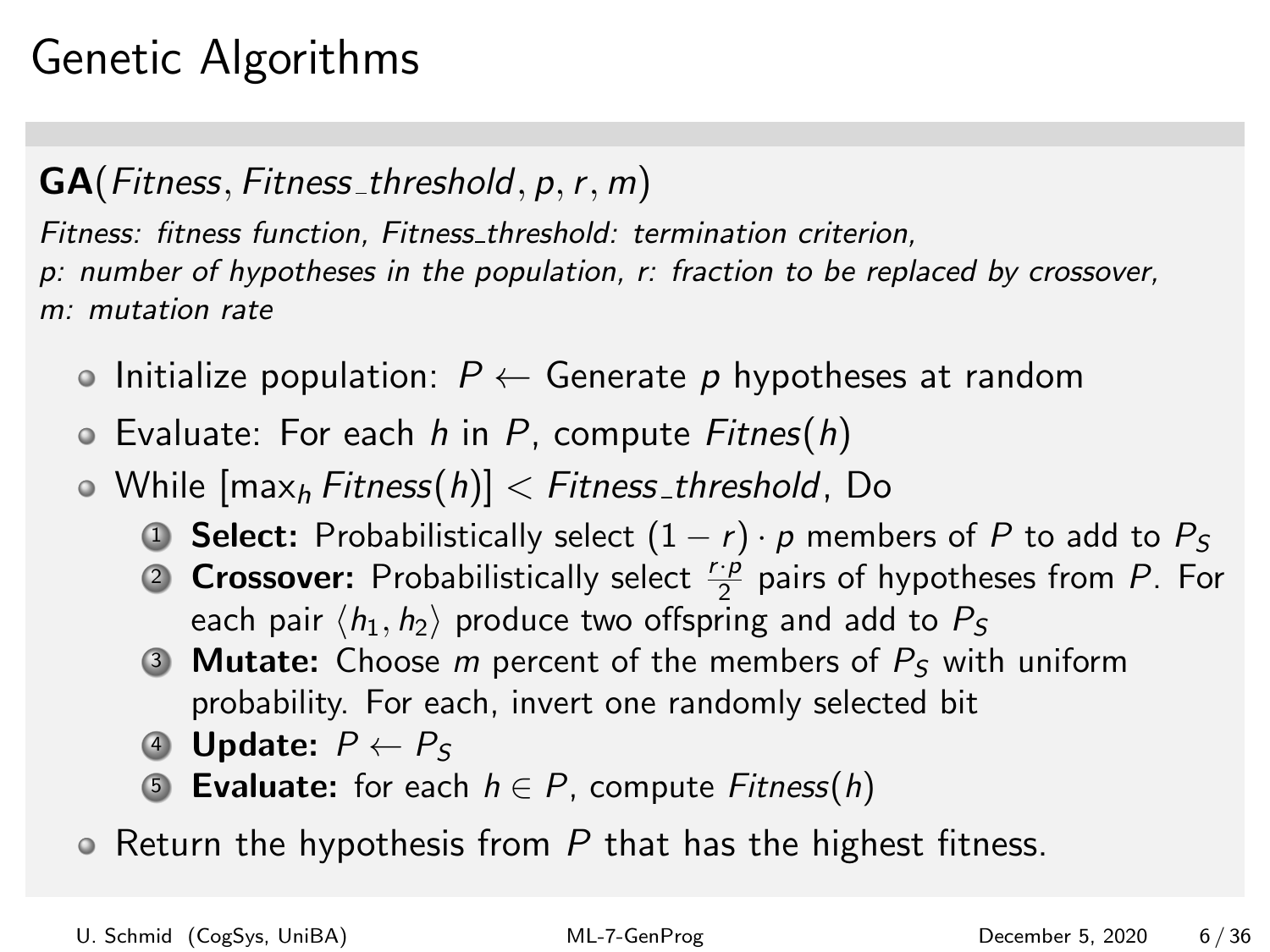### Remarks

- as specified above, each population  $P$  contains  $p$  hypotheses
- $\circ$  (1 r) · p hypotheses
	- $\triangleright$  are selected and added to  $P<sub>S</sub>$  without changing
	- $\triangleright$  the selection is probabilistically

• the probability is given by 
$$
Pr(h_i) = \frac{Fitness(h_i)}{\sum_{j=1}^{P} Fitness(h_j)}
$$

- r·p  $\frac{p}{2}$  pairs of hypotheses
	- $\triangleright$  are selected and added to  $P_S$  after applying the crossover operator
	- $\triangleright$  the selection is also probabilistically

$$
\Rightarrow (1-r)\cdot p + 2\cdot \frac{r\cdot p}{2} = p \text{ where } r + (1-r) = 1
$$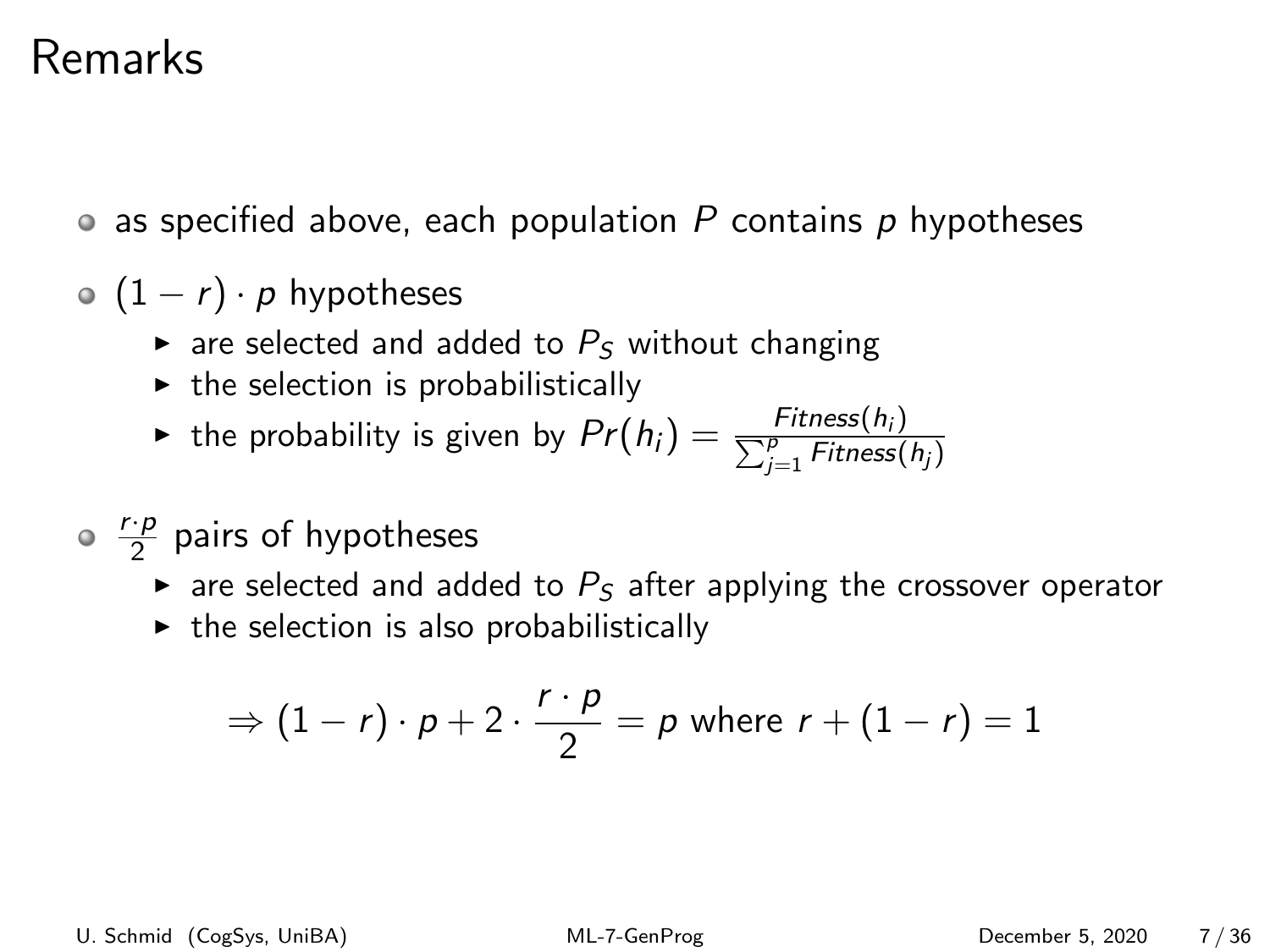# Representing Hypotheses

- hypotheses are often represented as **bit strings** so that they can easily be modified by genetic operators
- represented hypotheses can be quite complex
- each attribute can be represented as a substring with as many positions as there are possible values
- to obtain a fixed-length bit string, each attribute has to be considered, even in the most general case
	- $\triangleright$  (Outlook = Overcast  $\vee$  Rain)  $\wedge$  (Wind = Strong)
	- $\triangleright$  is represented as: Outlook 011, Wind 10  $\Rightarrow$  01110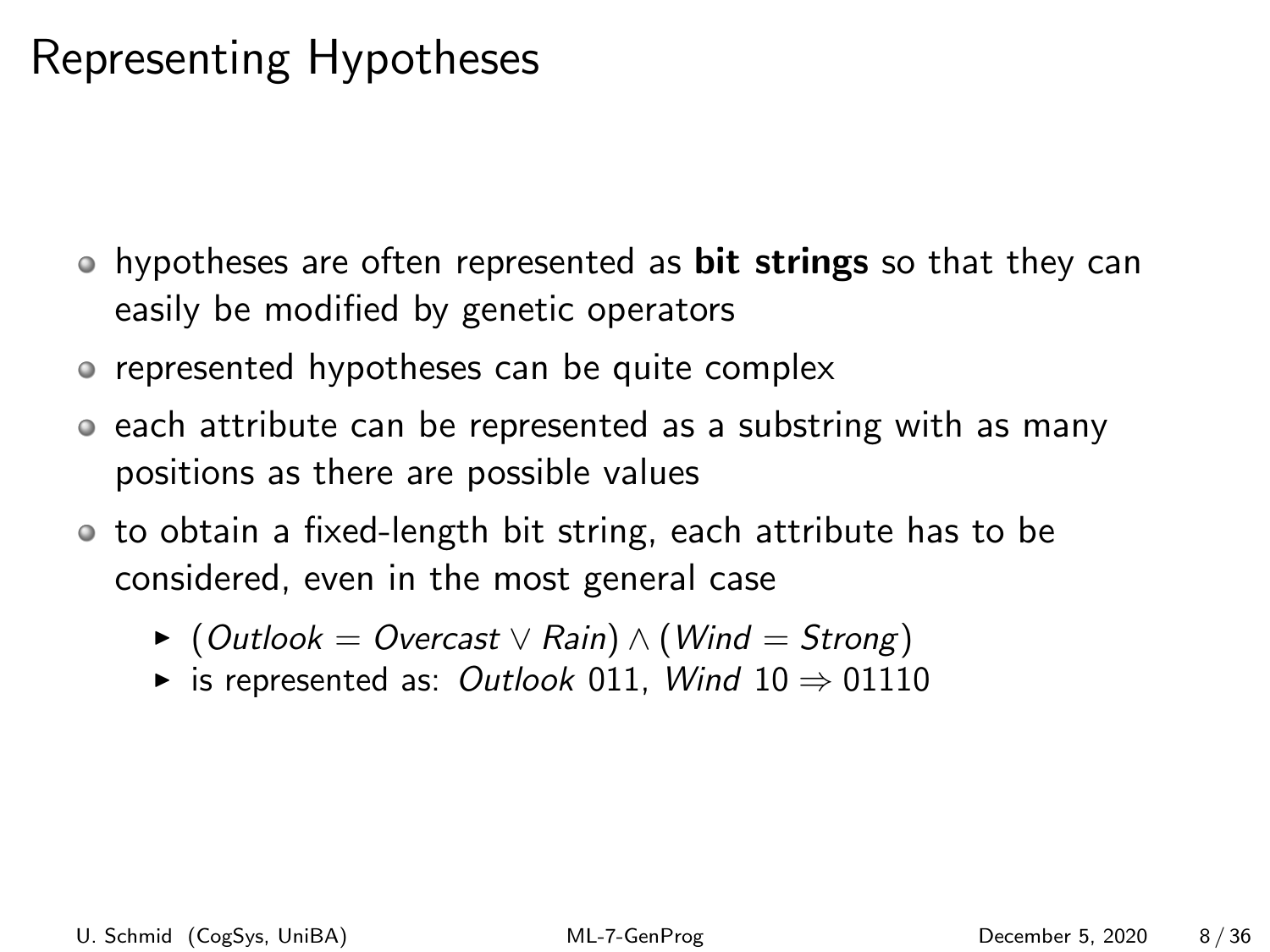- generation of successors is determined by a set of operators that recombine and mutate selected members of the current population
- operators correspond to idealized versions of the genetic operations found in biological evolution
- the two most common operators are crossover and mutation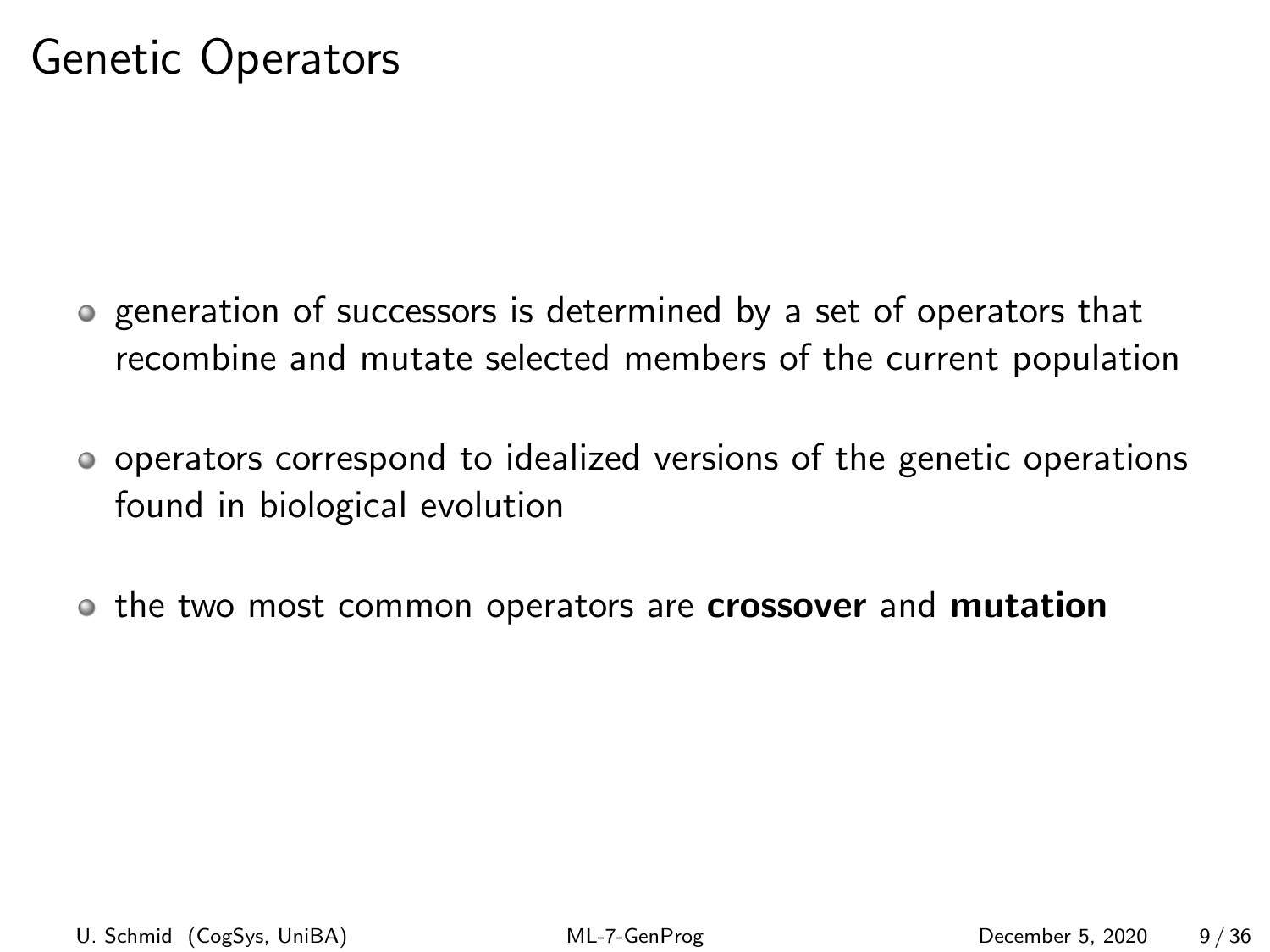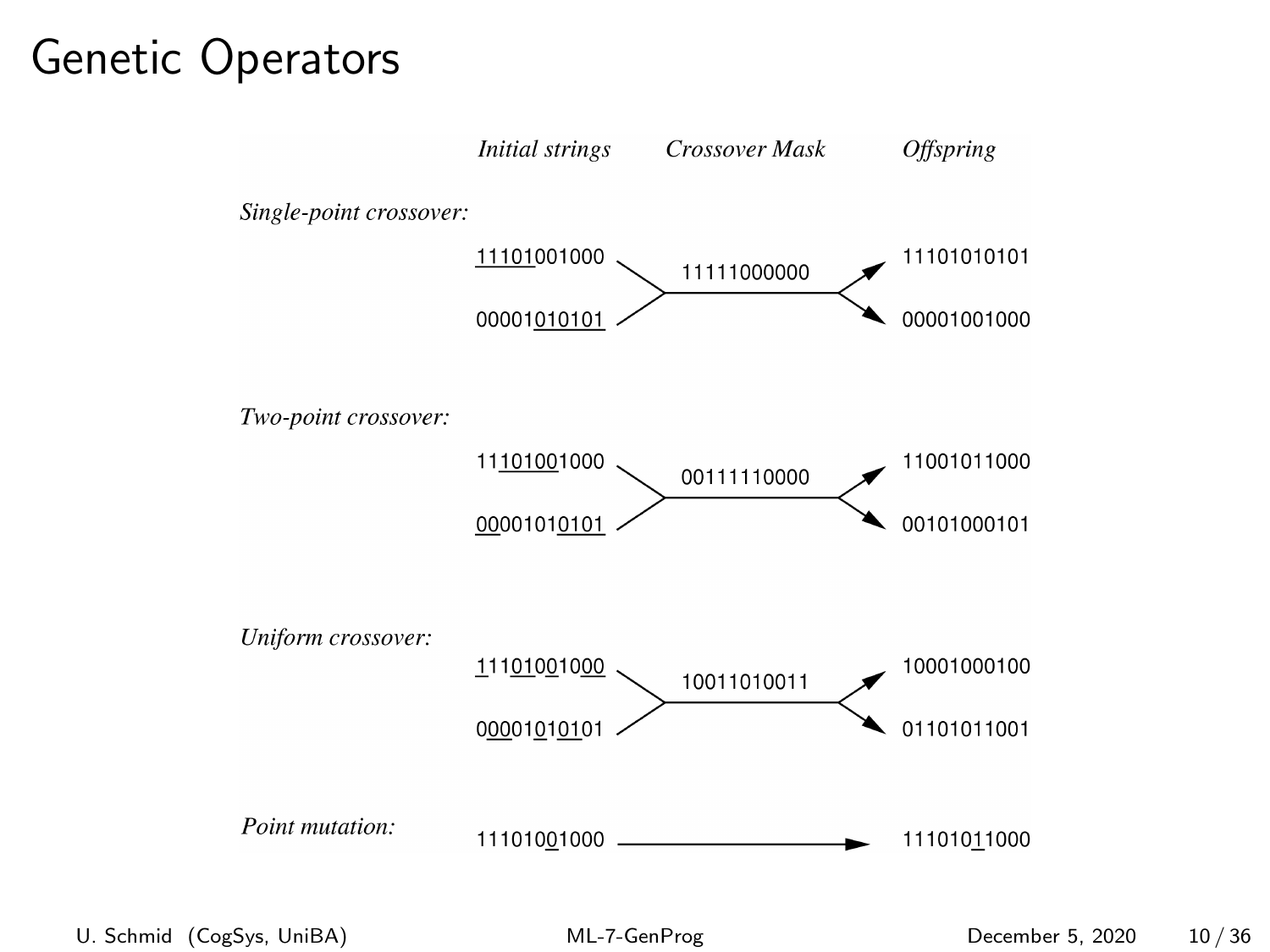#### Crossover:

- $\triangleright$  produces two new offspring from two parent strings by copying selected bits from each parent
- In bit at position i in each offspring is copied from the bit at position i in one of the two parents
- $\triangleright$  choice which parent contributes bit *i* is determined by an additional string, called cross-over mask
	- single-point crossover: e.g. 11111000000
	- two-point crossover: e.g. 00111110000
	- uniform crossover: e.g. 01100110101
- mutation: produces bitwise random changes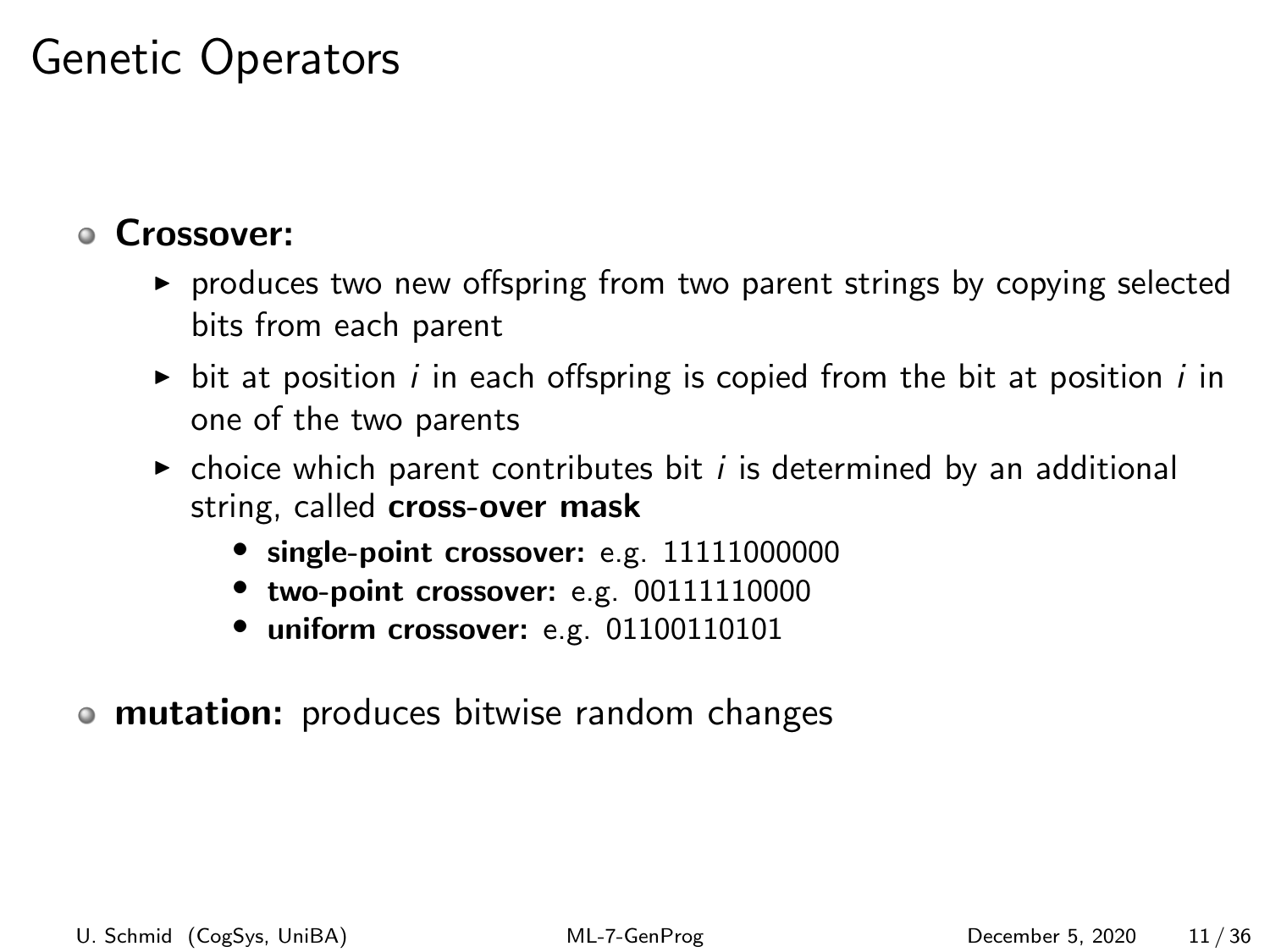# Illustrative Example (GABIL)

GABIL learns boolean concepts represented by a disjunctive set of propositional rules

#### Representation:

- $\triangleright$  each hypothesis is encoded as shown before
- $\triangleright$  hypothesis space of rule preconditions consists of a conjunction of constraints on a fixed set of attributes
- $\triangleright$  sets of rules are represented by concatenation
- e.g.  $a_1$ ,  $a_2$  boolean attributes, c target attribute

```
IF a_1 = T \wedge a_2 = F THEN c = T:
IF a_2 = T THEN c = F\Rightarrow 10 01 1 11 10 0
(bei zweiter Regel kein Constraint auf a_1, d.h. alle Werte erlaubt,
kodiert als 11)
```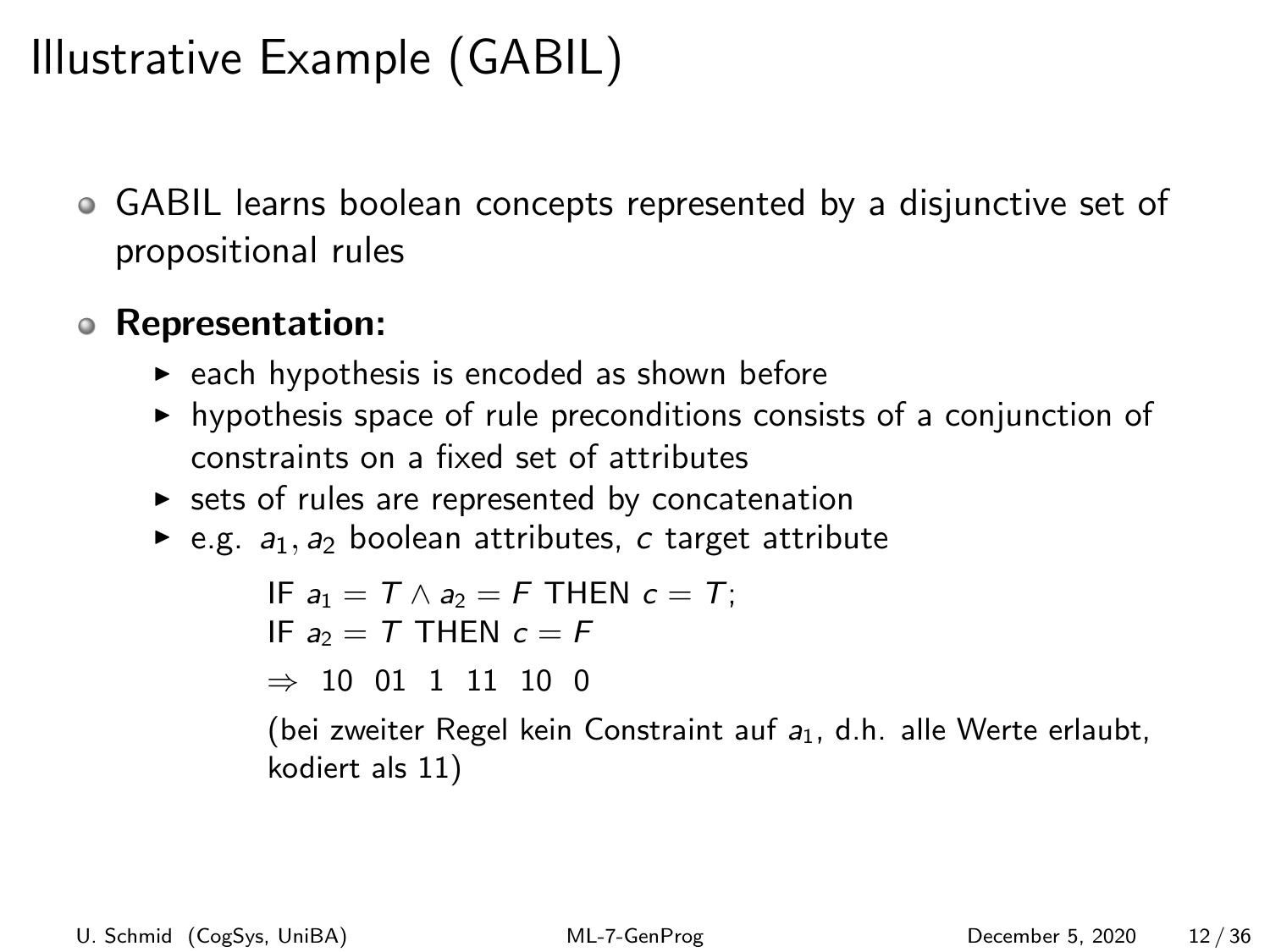# Illustrative Example (GABIL)

#### Genetic Operators:

- $\blacktriangleright$  uses standard mutation operator
- $\triangleright$  crossover operator is a two-point crossover to manage variable-length rules
- $\blacktriangleright$  Fitness function:
	- Fitness(h) =  $(correct(h))^2$
	- $\bullet$  based on classification accuracy where correct(h) is the percent of all training examples correctly classified by hypothesis h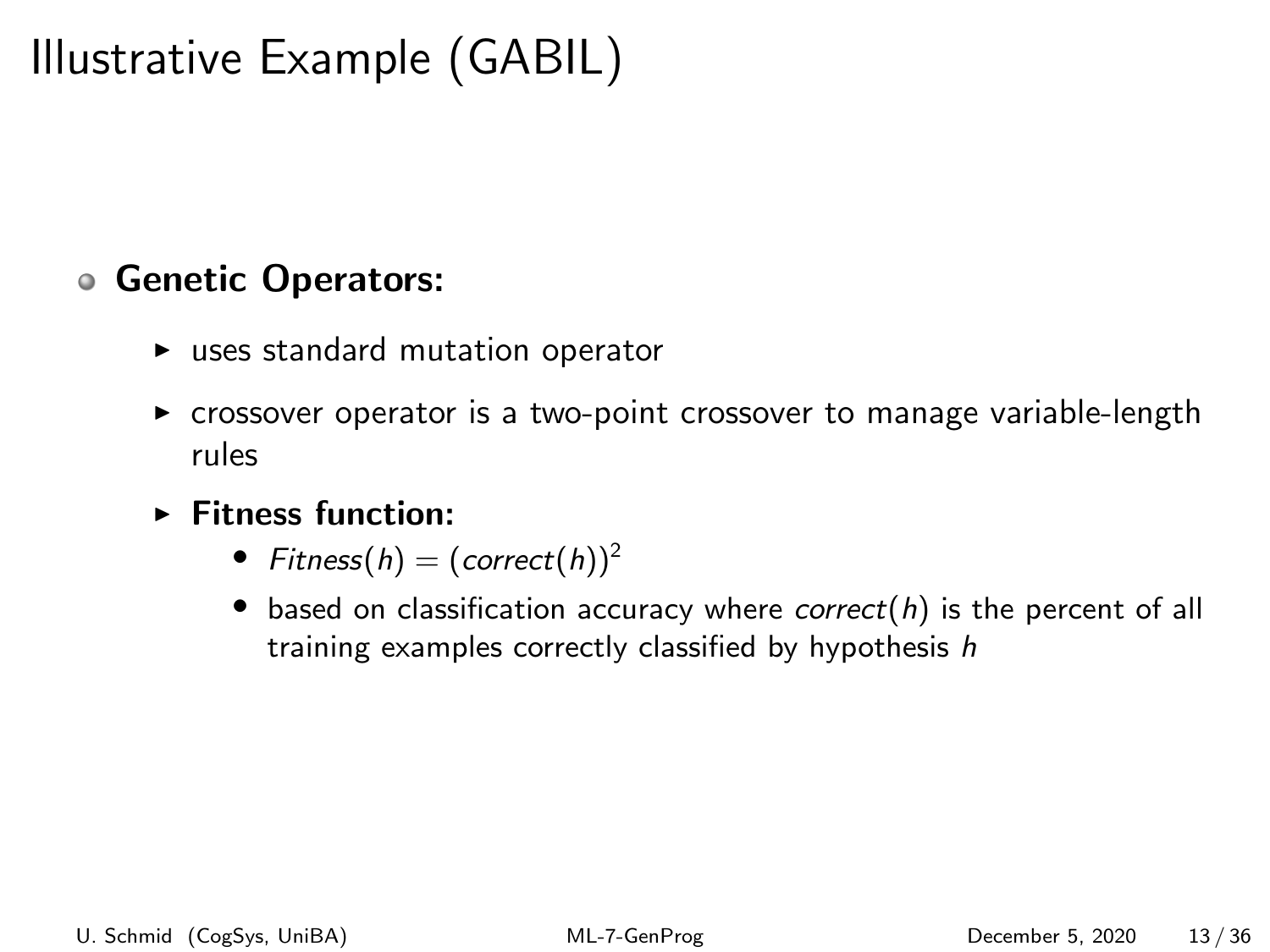# Hypothesis Space Search

- method is quite different from other methods presented so far
- neither general-to-specific nor simple-to-complex search is performed
- **Example 2** algorithms can move very abruptly, replacing a parent hypothesis by an offspring which is radically different
- so this method is less likely to fall into some local minimum
- o practical difficulty: **crowding** 
	- $\triangleright$  some individuals that fit better than others reproduce quickly, so that copies and very similar offspring take over a large fraction of the population
	- $\Rightarrow$  reduced diversity of population
	- $\Rightarrow$  slower progress of the genetic algorithms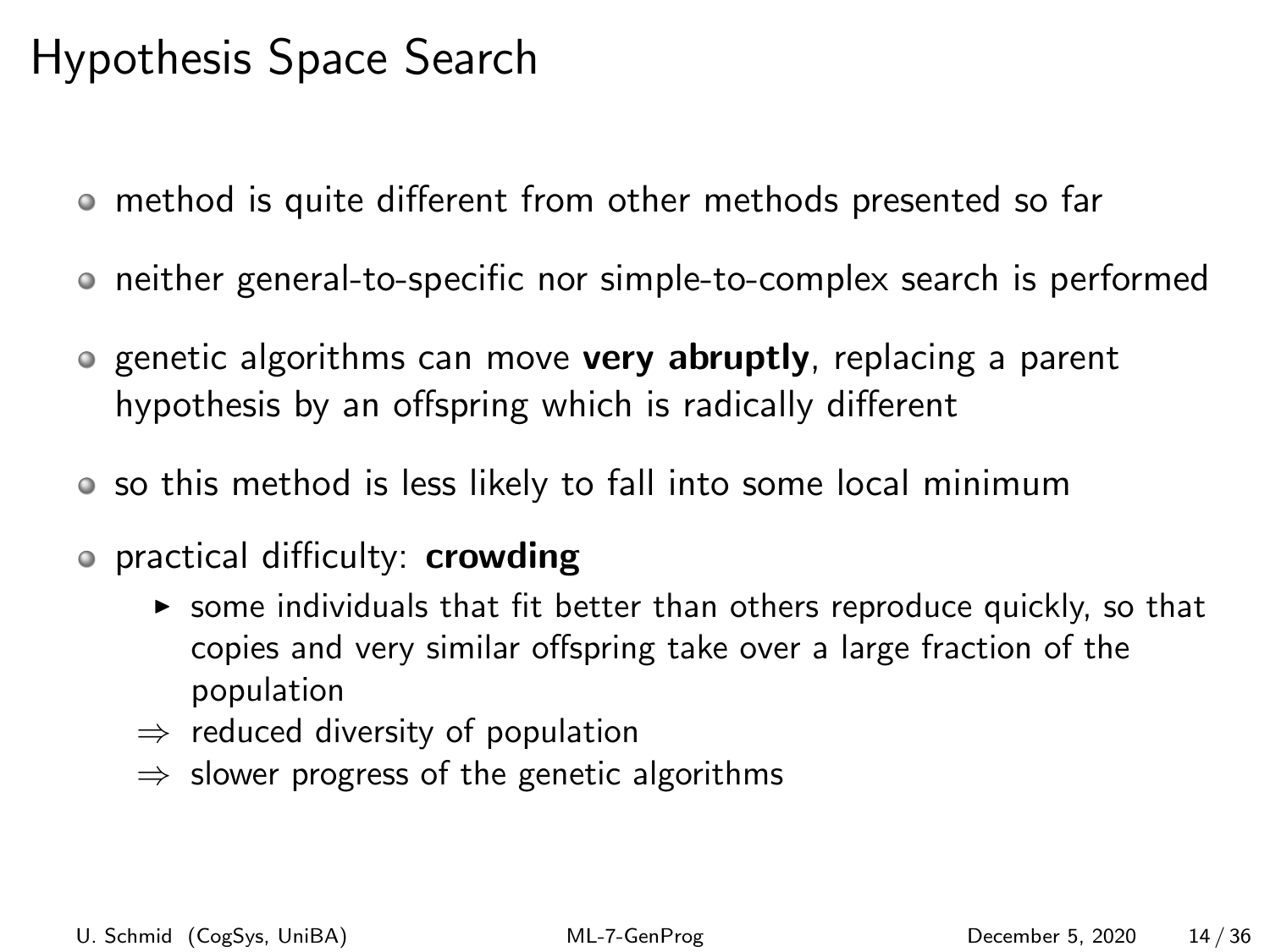# Genetic Programming

- individuals in the evolving population are computer programs rather than bit strings
- $\bullet$  has shown good results, despite vast H

#### representing programs

- $\triangleright$  typical representations correspond to parse trees
	- each function call is a node
	- arguments are the descendants
- $\triangleright$  fitness is determined by executing the program on the training data
- $\triangleright$  crossover are performed by replacing a randomly chosen sub-tree between parents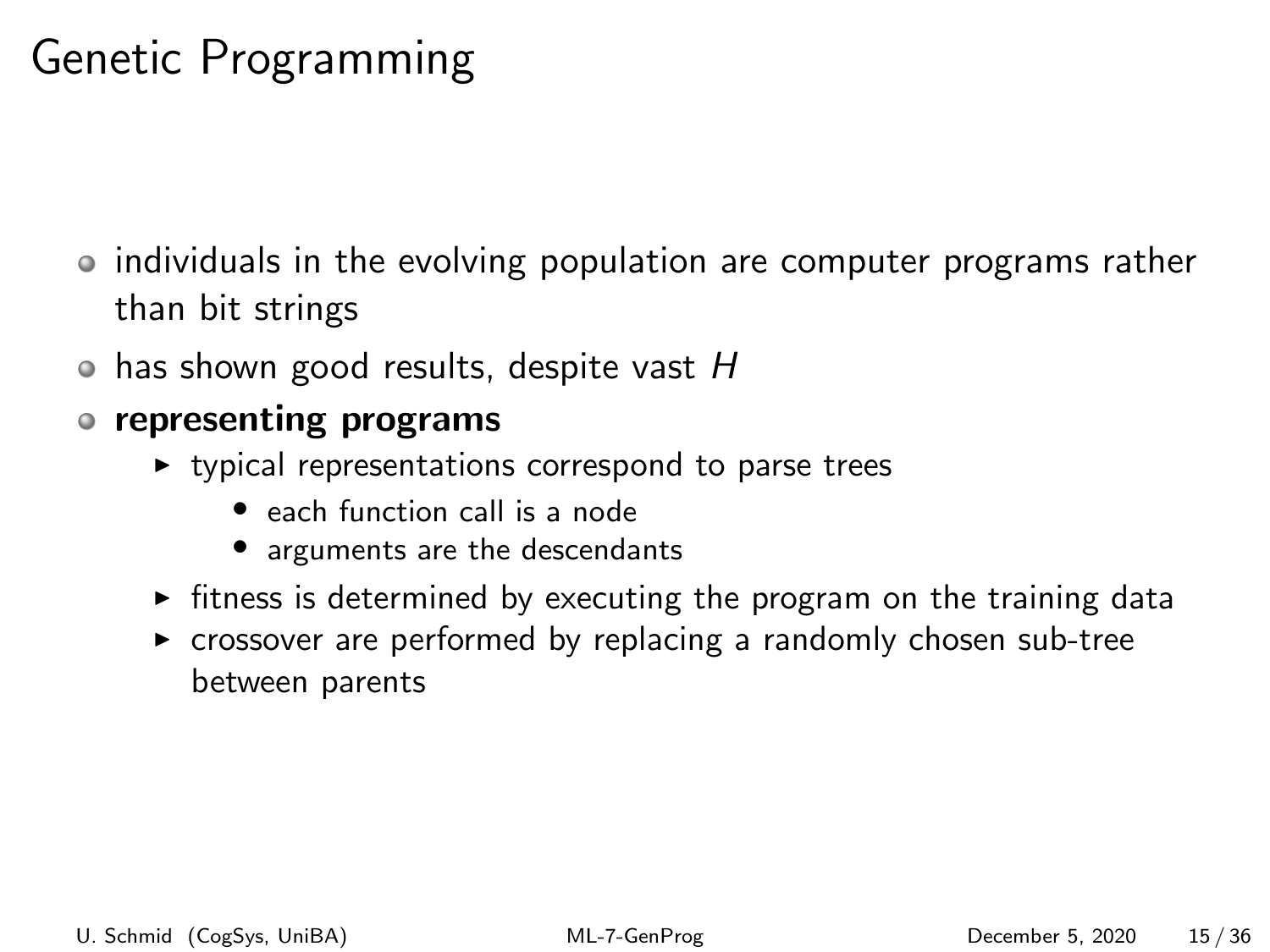# Cross-Over

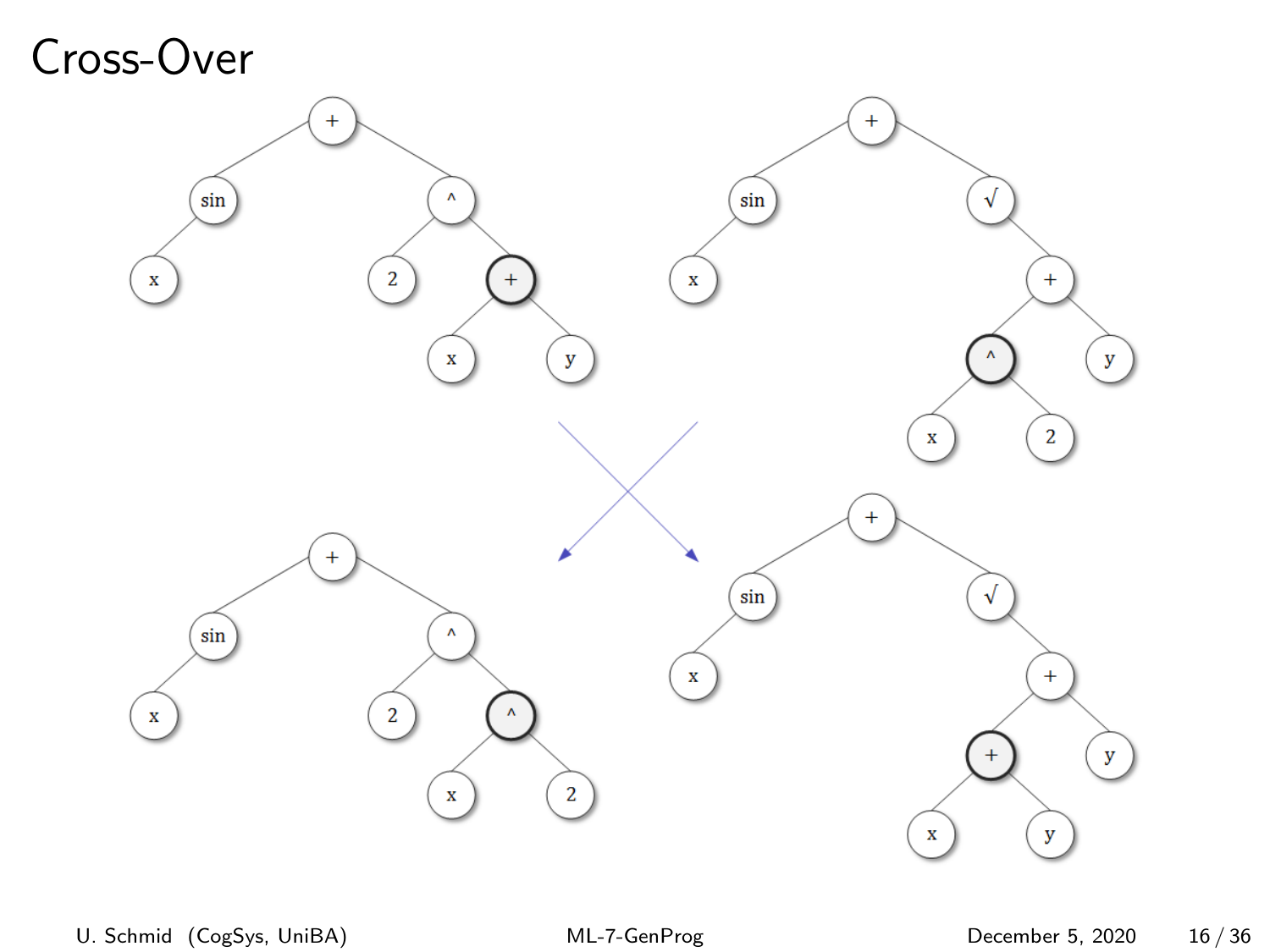# Approaches to Genetic Programming

- Learning from input/output examples
- Typically: functional programs (term representation)
- Koza (1992): e.g. Stacking blocks, Fibonacci
- Roland Olsson: ADATE, evolutionary computation of ML programs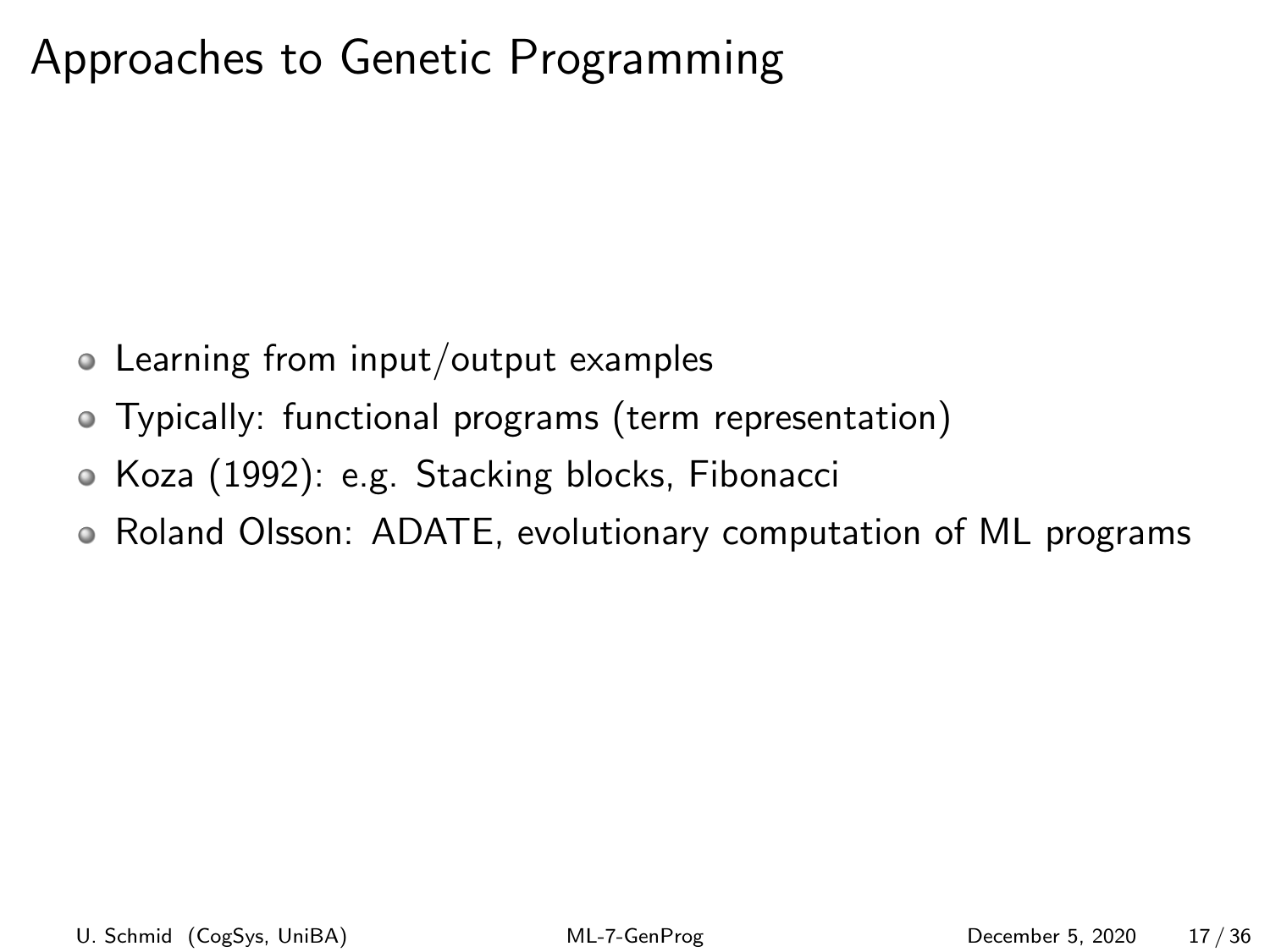# Koza's Algorithm

- <sup>1</sup> Generate an initial population of random compositions of the functions and terminals of the problem.
- <sup>2</sup> Iteratively perform the following sub-steps until the termination criterion has been satisfied:
	- <sup>1</sup> Execute each program in the population and assign it a fitness value according to how well it solves the problem.
	- <sup>2</sup> Select computer program(s) from the current population chosen with a probability based on fitness.

Create a new population of computer programs by applying the following two primary operations:

- <sup>1</sup> Copy program to the new population (Reproduction).
- <sup>2</sup> Create new programs by genetically recombining randomly chosen parts of two existing programs.

<sup>3</sup> The best so-far individual (program) is designated as result.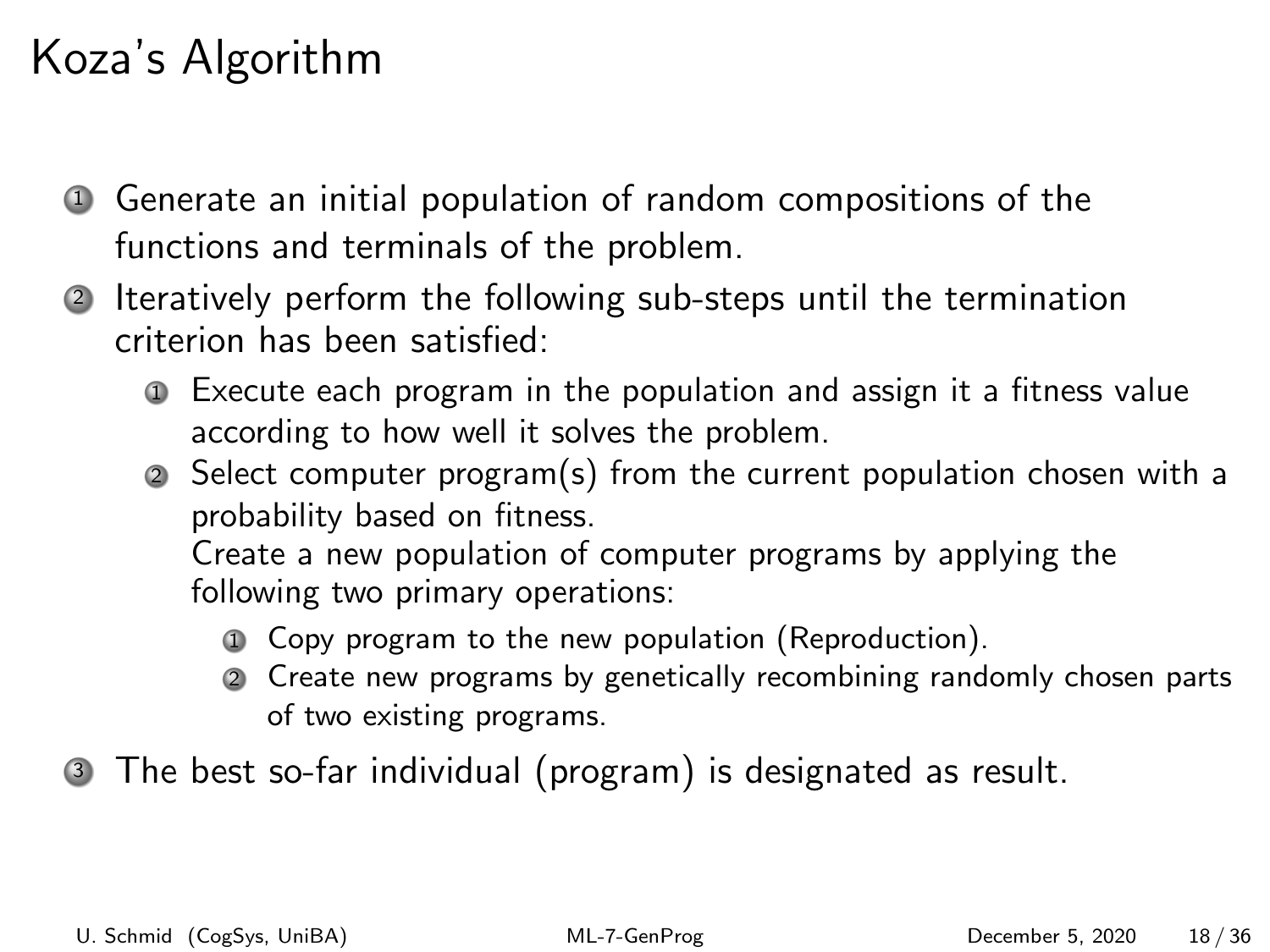Mutation: Delete a sub-tree of a program and grow a new sub-tree at its place randomly.

> This "asexual" operation is typically performed sparingly, for example with a probability of 1% during each generation.

Crossover: For two programs ("parents"), in each tree a cross-over point is chosen randomly and the sub-tree rooted at the cross-over point of the first program is deleted and replaced by the sub-tree rooted at the cross-over point of the second program.

> This "sexual recombination" operation is the predominant operation in genetic programming and is performed with a high probability  $(85\% \text{ to } 90\%)$ .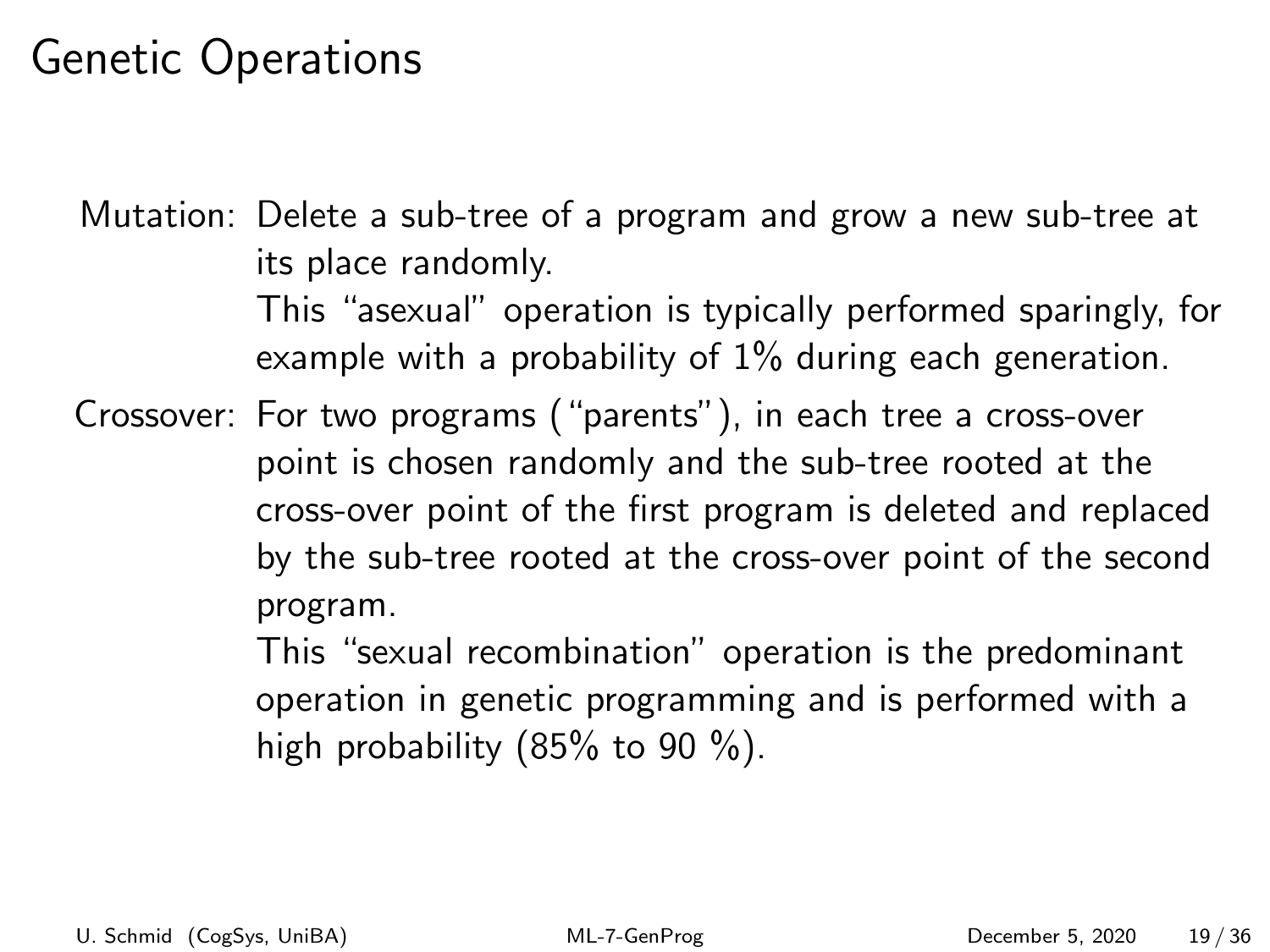Reproduction:

Copy a single individual into the next generation. An individual "survives" with for example 10% probability.

Architecture Alteration:

Change the structure of a program.

There are different structure changing operations which are applied sparingly  $(1\%$  probability or below):

Introduction of Subroutines:

Create a subroutine from a part of the main program and create a reference between the main program and the new subroutine.

Deletion of Subroutines:

Delete a subroutine; thereby making the hierarchy of subroutines narrower or shallower.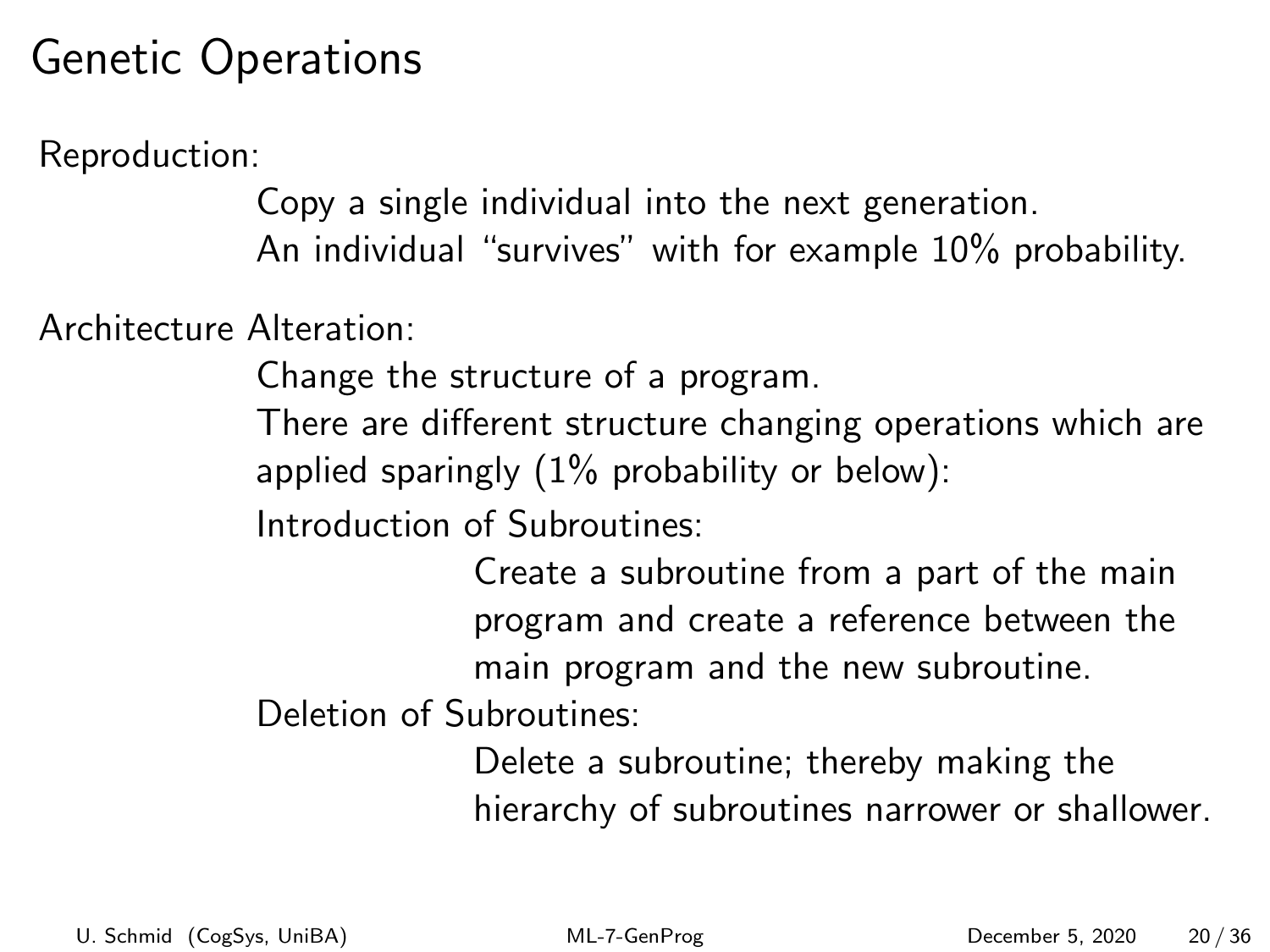Architecture Alteration:

Subroutine Duplication: Duplicate a subroutine, give it a new name and randomly divide the pre-existing calls of the subroutine between the old and the new one. (This operation preserves semantics. Later on, each of these subroutines might be changed, for example by mutation.) Argument Duplication: Duplicate an argument of a subroutine and randomly divide internal references to it. (This operation is also semantics preserving. It enlarges the dimensionality of the subroutine.) Argument Deletion: Delete an argument; thereby reducing the amount of information available to a subroutine ("generalization").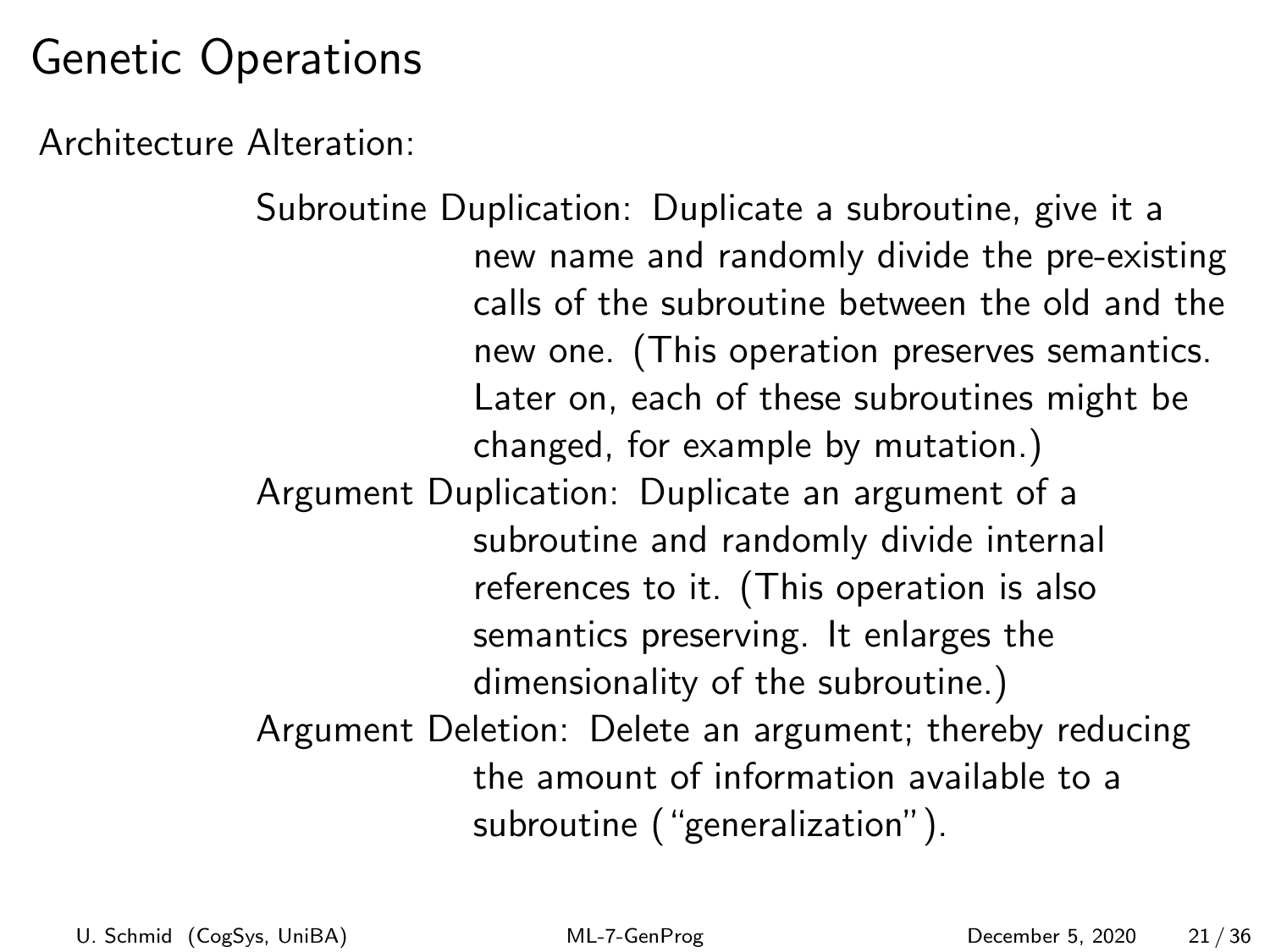Automatically Defined Iterations/Recursions:

Introduce or delete iterations (ADIs) or recursive calls (ADRs).

Introduction of iterations or recursive calls might result in non-termination. Typically, the number of iterations (or recursions) is restricted for a problem. That is, for each problem, each program has a time-out criterion and is terminated "from outside" after a certain number of iterations.

Automatically Defined Stores:

Introduce or delete memory (ADSs).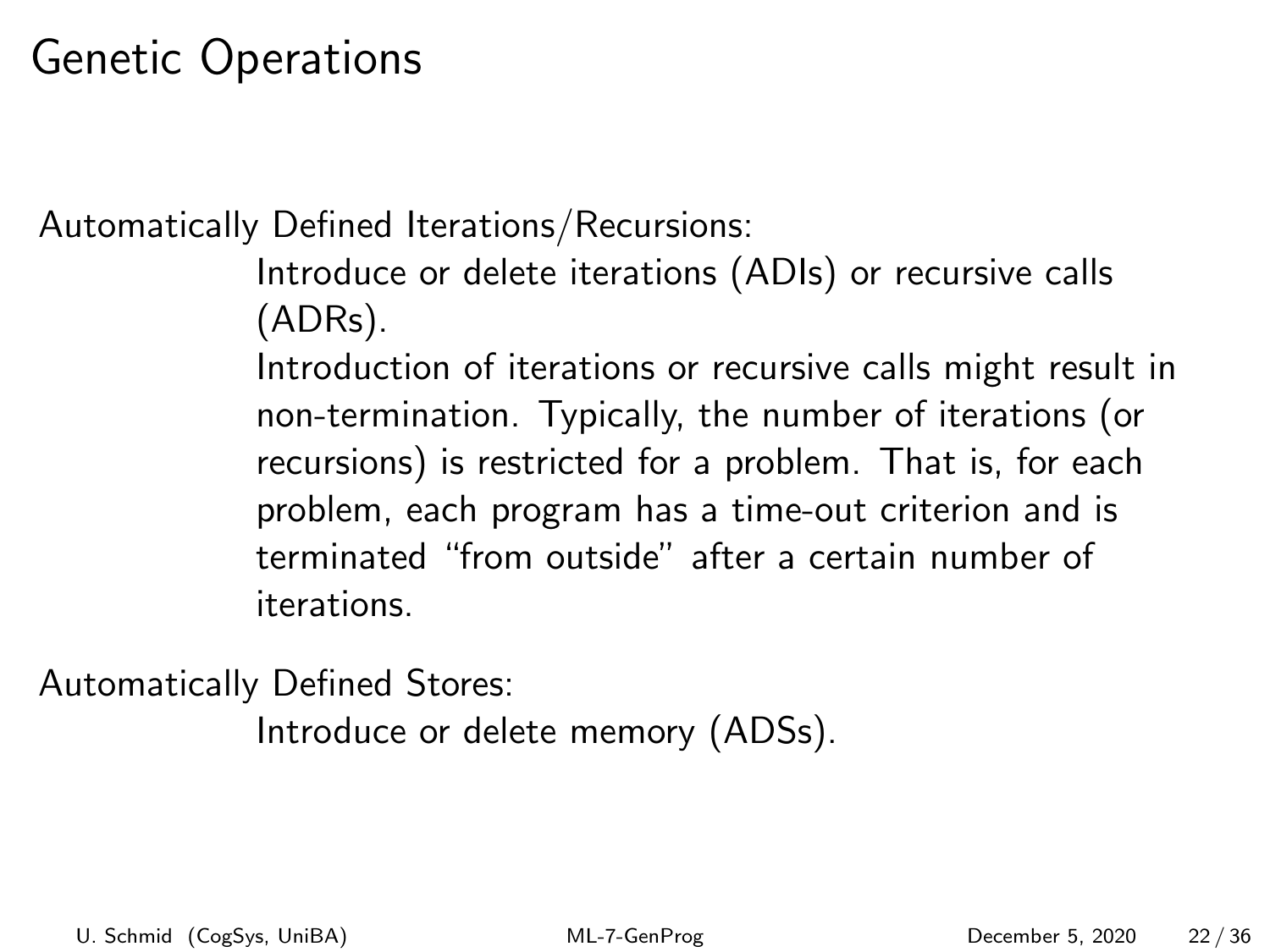#### Fitness

Quality criteria for programs synthesized by genetic programming:

- $\triangleright$  correctness: defined as 100% fitness for the given examples
- $\blacktriangleright$  efficiency
- $\rho$  parsimony

The two later criteria can be additionally coded in the fitness measure.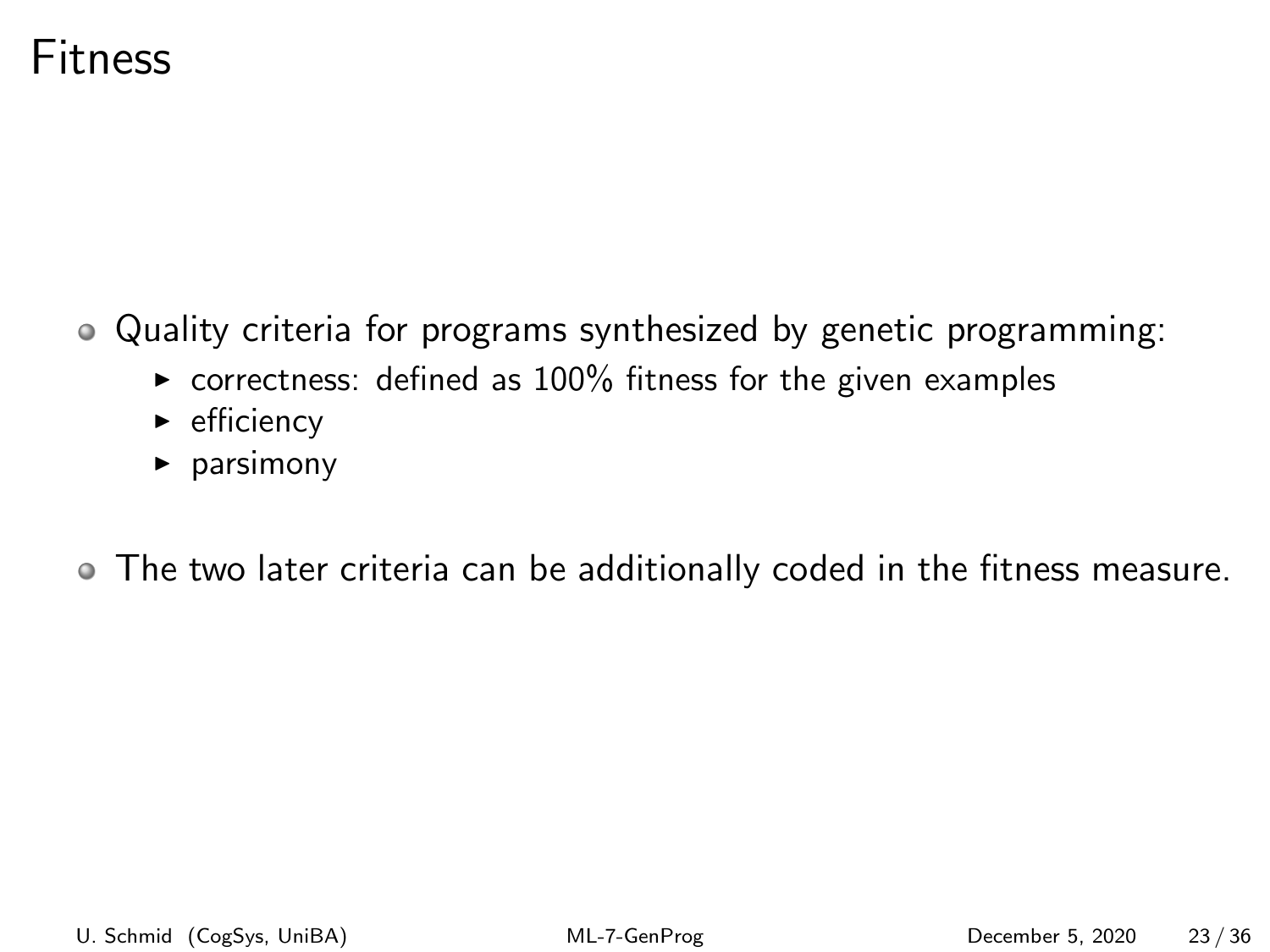

#### Terminals  $T = \{CS, TB, NN\}$

- CS: A sensor that dynamically specifies the top block of the Stack.
- TB: A sensor that dynamically specifies the block in the Stack which together with all blocks under it are already positioned correctly. ("top correct block")
- NN: A sensor that dynamically specifies the block which must be stacked immediately on top of TB according to the goal. ("next needed block")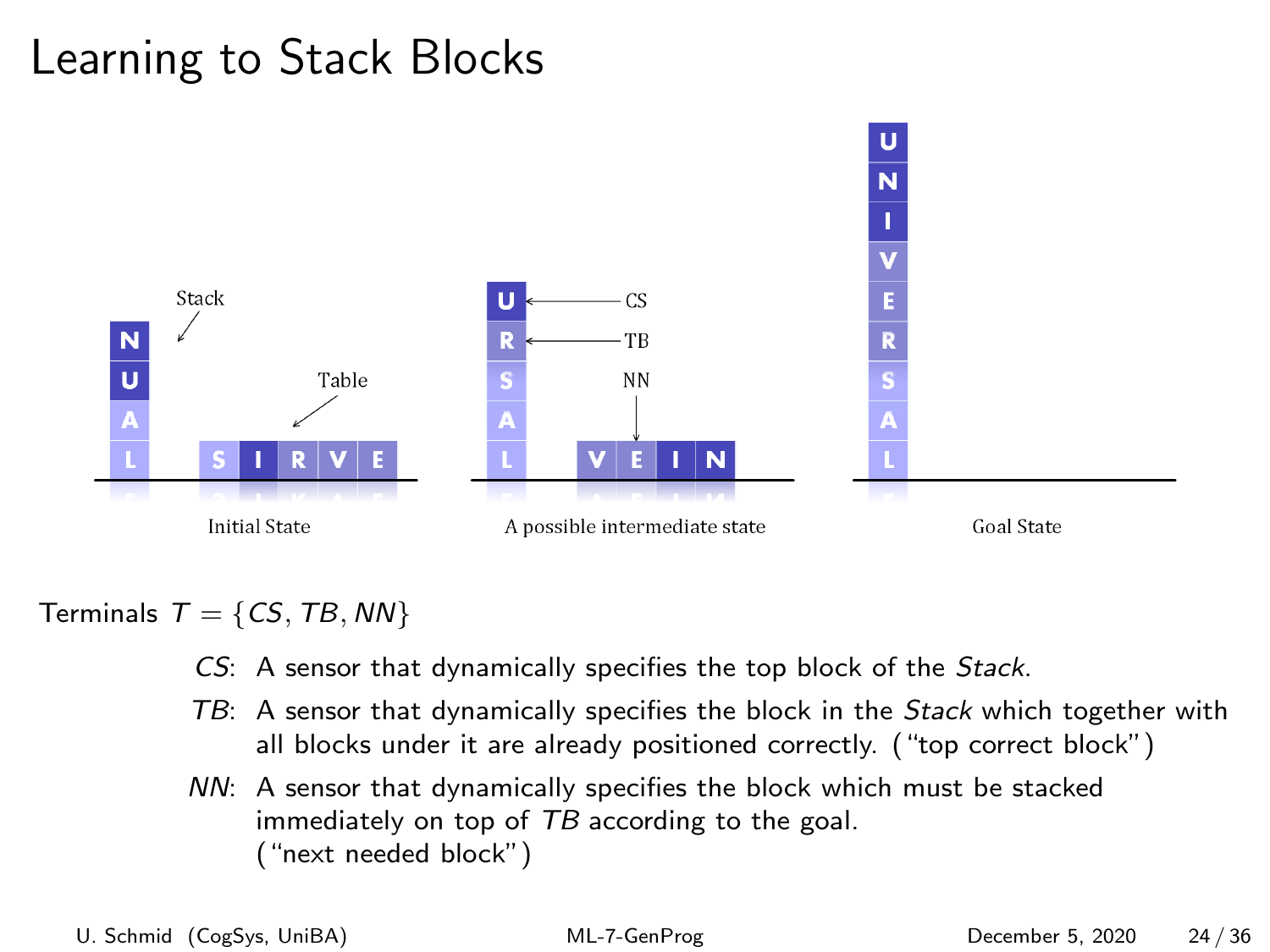Set of functions {*MS, MT, NOT, EQ, DU*}

- MS: A move-to-stack operator with arity one which moves a block from the Table on top of the Stack.
- $MT:$  A move-to-table operator with arity one which moves a block from the top of the *Stack* to the Table.
- NOT: A boolean operator with arity one switching the truth value of its argument.
	- $EQ: A$  boolean operator with arity two which returns true if its arguments are identical and false otherwise.
	- DU: A user-defined iterative "do-until" operator with arity two. The expression DU \*Work\* \*Predicate\* causes \*Work\* to be iteratively executed until \*Predicate\* is satisfied.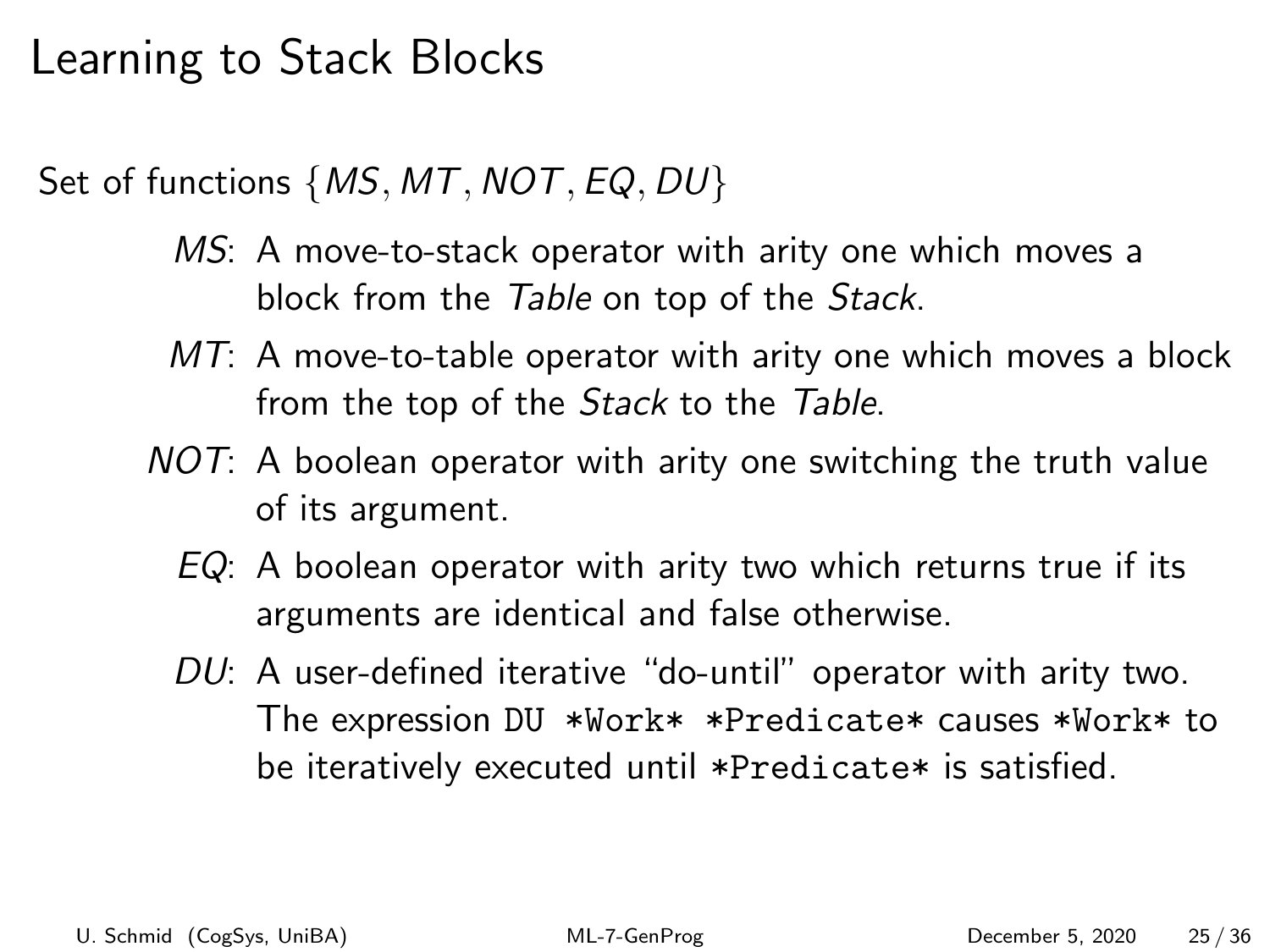All functions have defined outputs for all conditions:  $MS$  and  $MT$  change the Table and Stack as side-effect. They return true, if the operator can be applied successfully and *nil* (*false*) otherwise.

The return value of  $DU$  is also a boolean value indicating whether \*Predicate\* is satisfied or whether the  $DU$  operator timed out.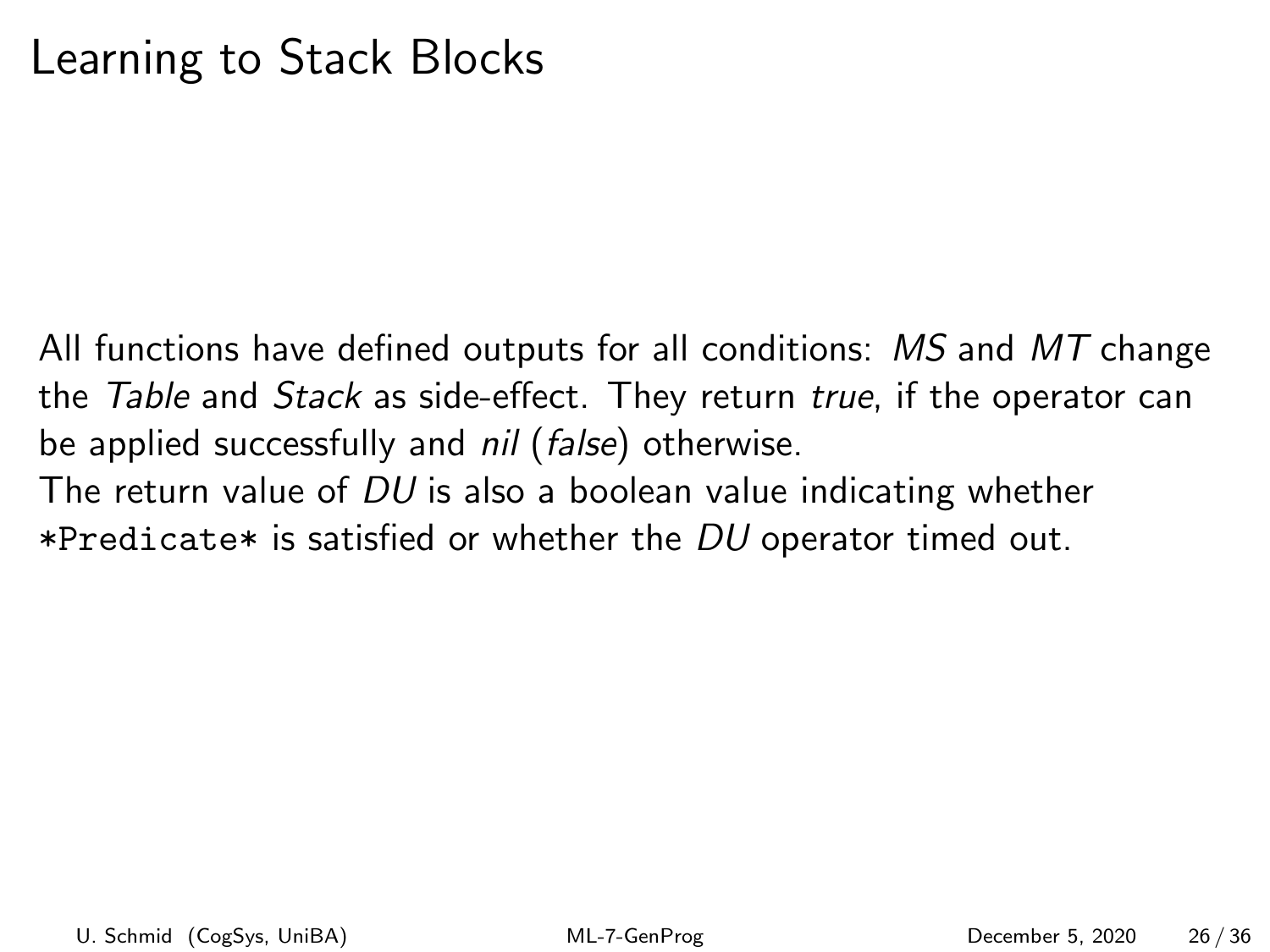- Terminals functions carefully crafted. Esp. the pre-defined sensors carry exactly that information which is relevant for solving the problem!
- <sup>o</sup> 166 fitness cases:

ten cases where zero to all nine blocks in the stack were already ordered correctly; eight cases where there is one out of order block on top of the stack; and a random sampling of 148 additions cases.

Fitness was measured as the number of correctly handled cases.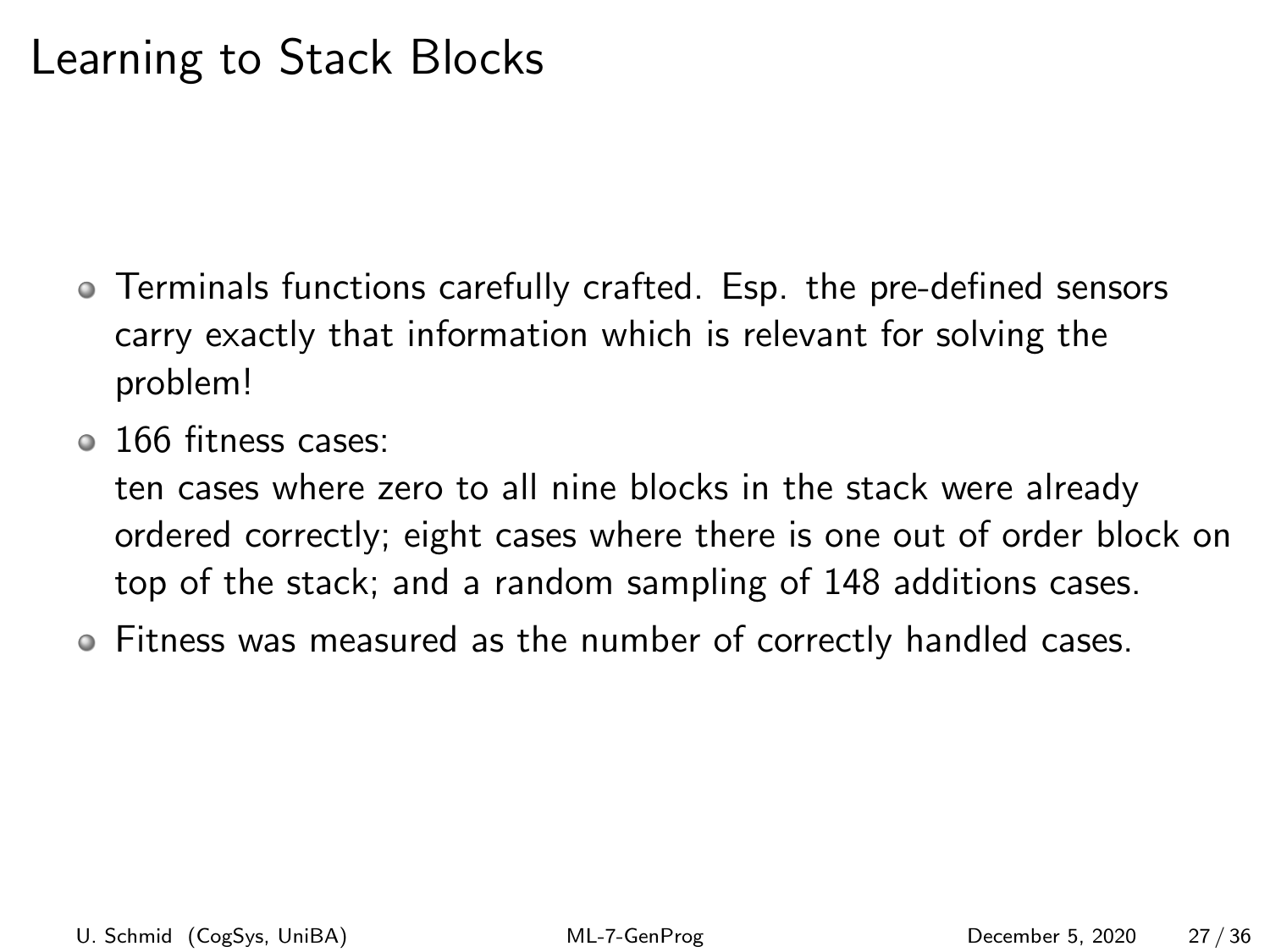#### **o** Three variants

- <sup>1</sup> first, correct program first moves all blocks on the table and than constructs the correct stack. This program is not very efficient because there are made unnecessary moves from the stack to the table for partially correct stacks. Over all 166 cases, this function generates 2319 moves in contrast to 1642 necessary moves.
- <sup>2</sup> In the next trial, efficiency was integrated into the fitness measure and as a consequence, a function calculating only the minimum number of moves emerged. But this function has an outer loop which is not necessary.
- <sup>3</sup> By integrating parsimony into the fitness measure, the correct, efficient, and parsimonious function is generated.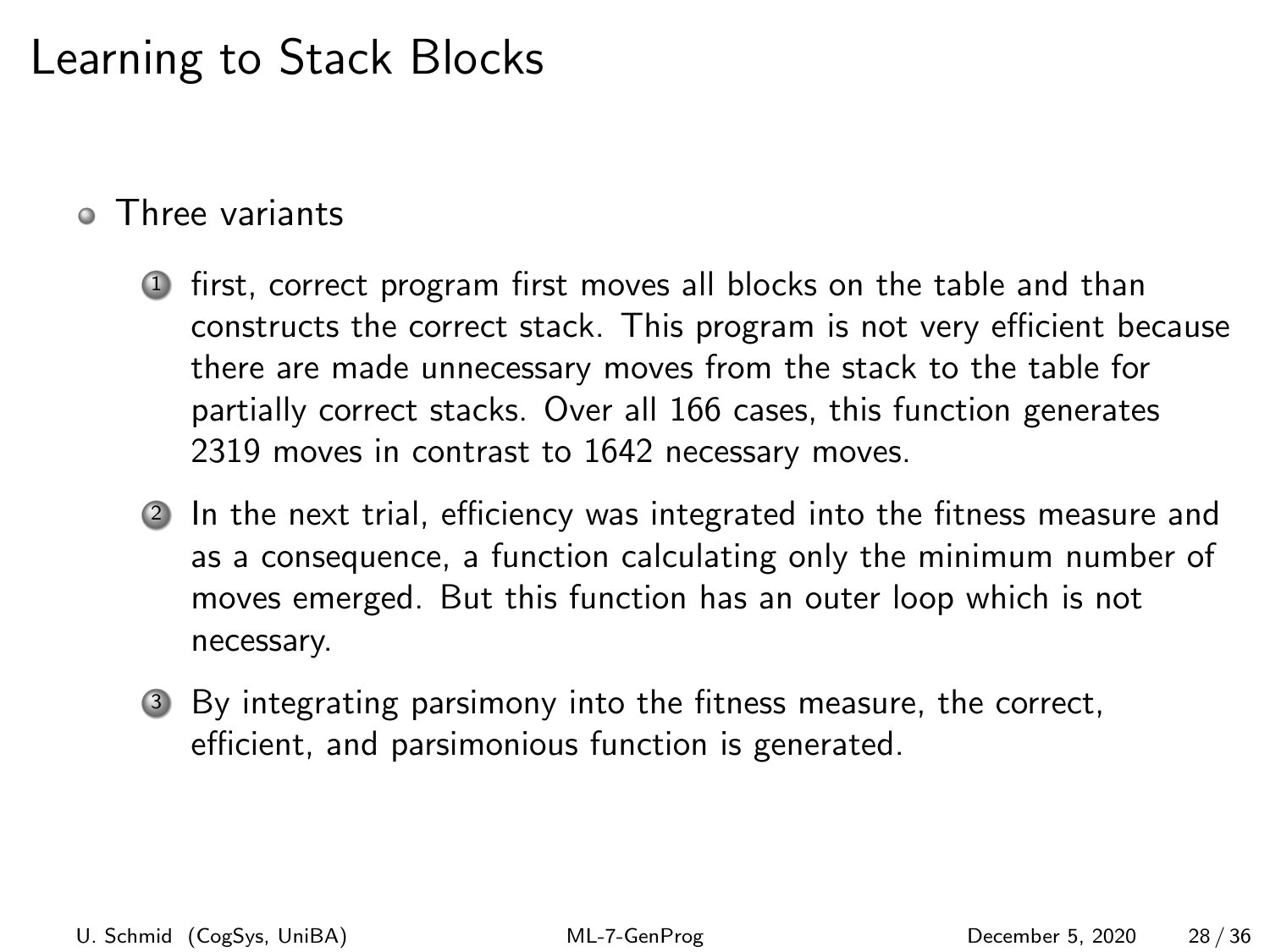Population Size:  $M = 500$ Fitness Cases: 166

#### Correct Program:

Fitness: 166 - number of correctly handled cases Termination: Generation 10 (EQ (DU (MT CS) (NOT CS)) (DU (MS NN) (NOT NN)))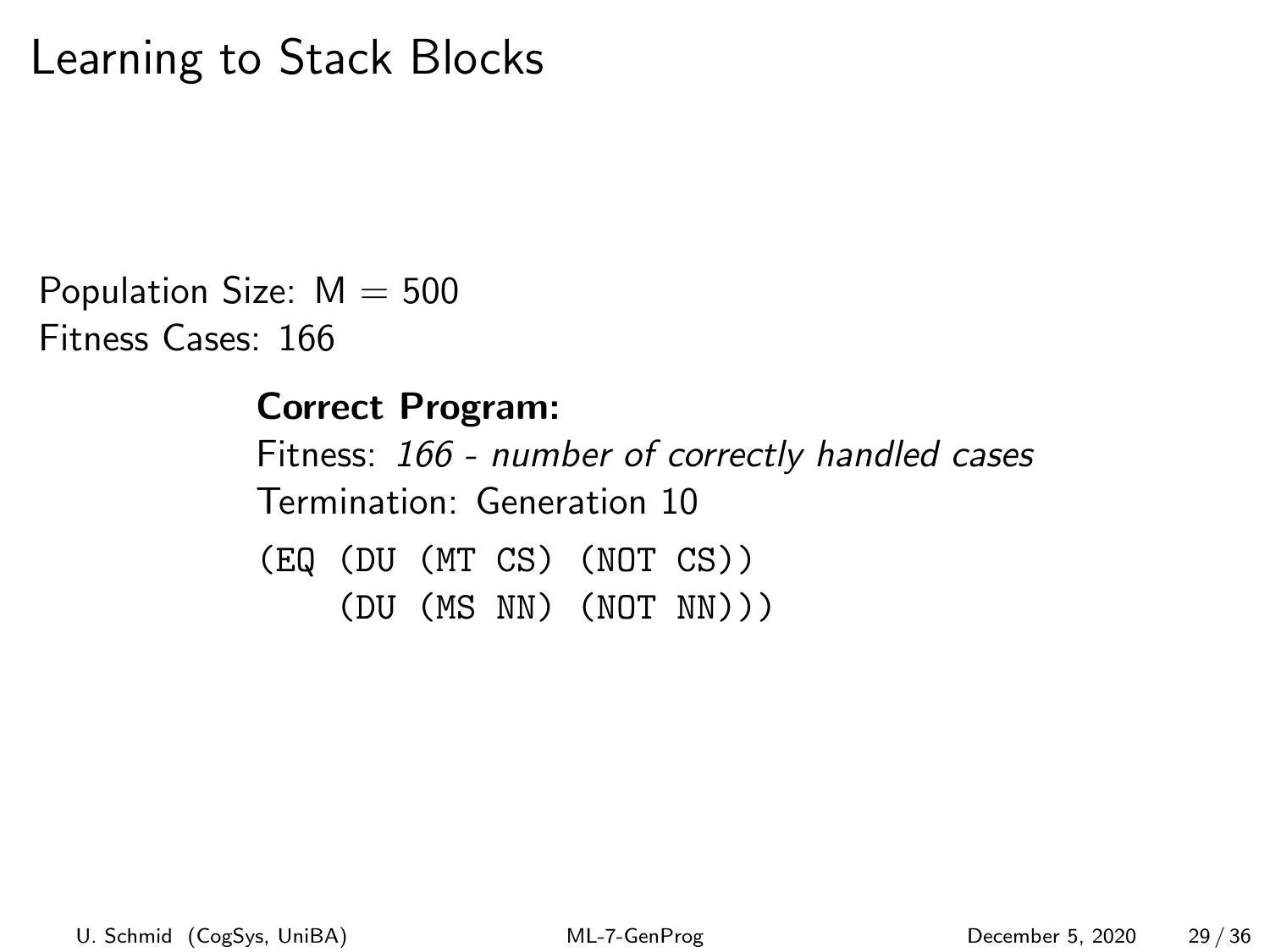#### Correct and Efficient Program:

Fitness:  $0.75 \cdot C + 0.25 \cdot E$  with

- $\triangleright$   $C = (number of correctly handled cases/166) \cdot 100$
- $\blacktriangleright$   $E = f(n)$  as function of the total number of moves over all 166 cases:
	- $\star$  with  $f(n) = 100$  for the analytically obtained minimal number of moves for a correct program  $(min = 1641);$
	- $\star$   $f(n)$  linearly scaled upwards for zero moves up to 1640 moves with  $f(0) = 0$
	- $\star$  f(n) linearly scaled downwards for 1642 moves up to 2319 moves (obtained by the first correct program)
	- $\star$  and  $f(n) = 0$  for  $n > 2319$
- **F** Termination: Generation 11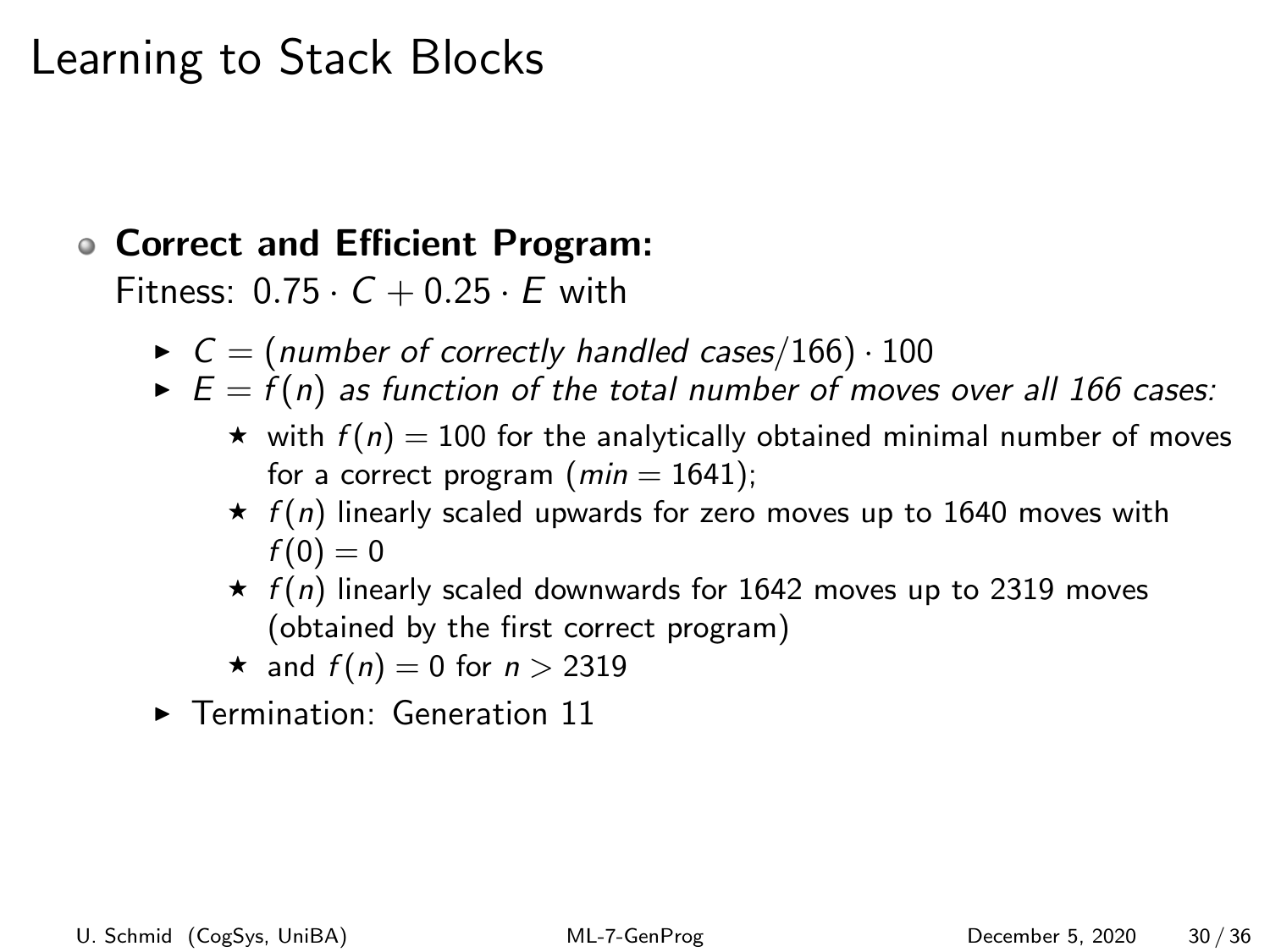#### (DU (EQ (DU (MT CS) (EQ CS TB)) (DU (MS NN) (NOT NN))) (NOT NN))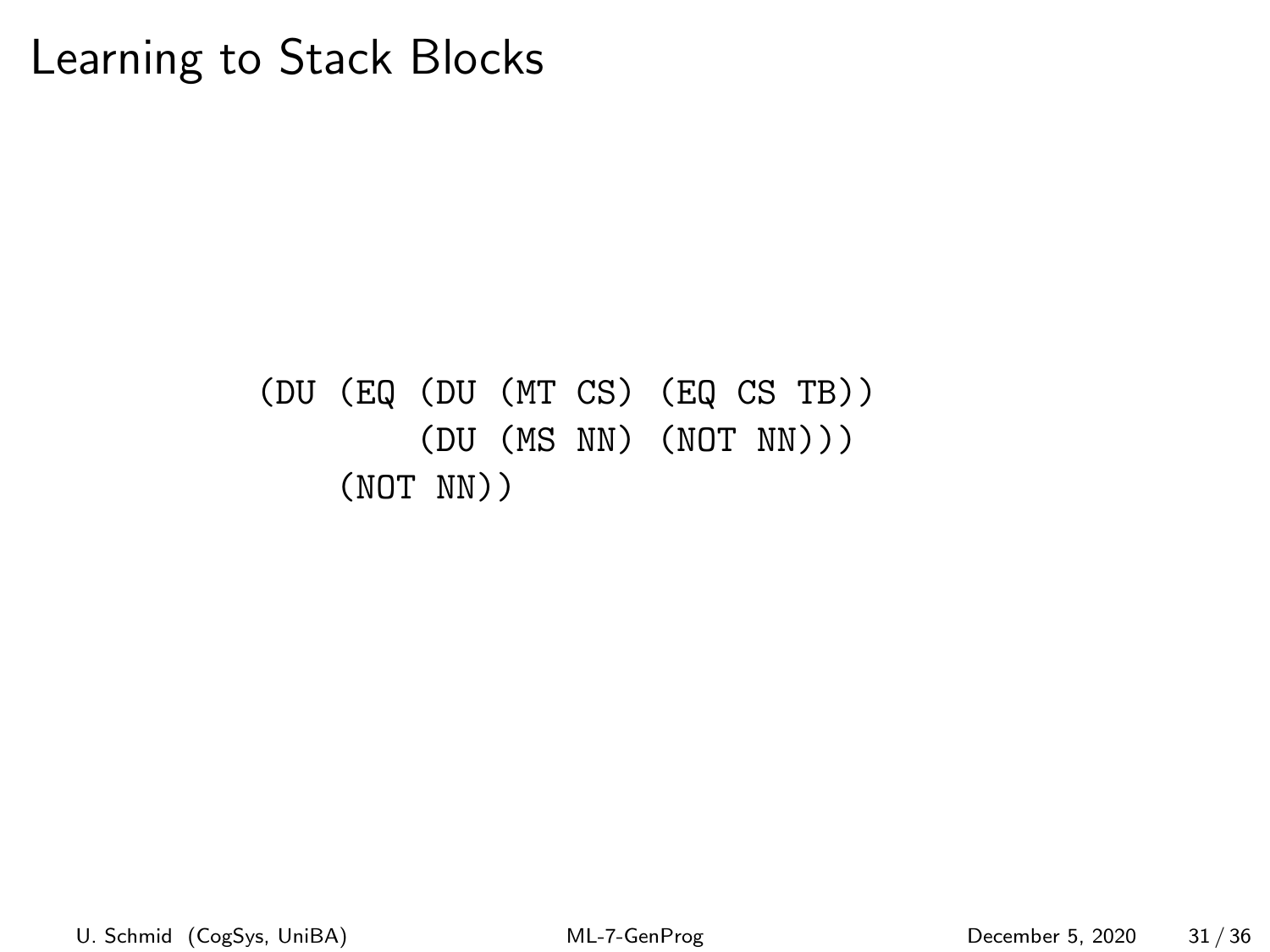# Correct, Efficient, and Parsimonious Program:

Fitness:

 $0.70 \cdot C + 0.20 \cdot E + 0.10 \cdot$  (number of nodes in program tree) Termination:

Generation 1

(EQ (DU (MT CS) (EQ CS TB))

(DU (MS NN) (NOT NN)))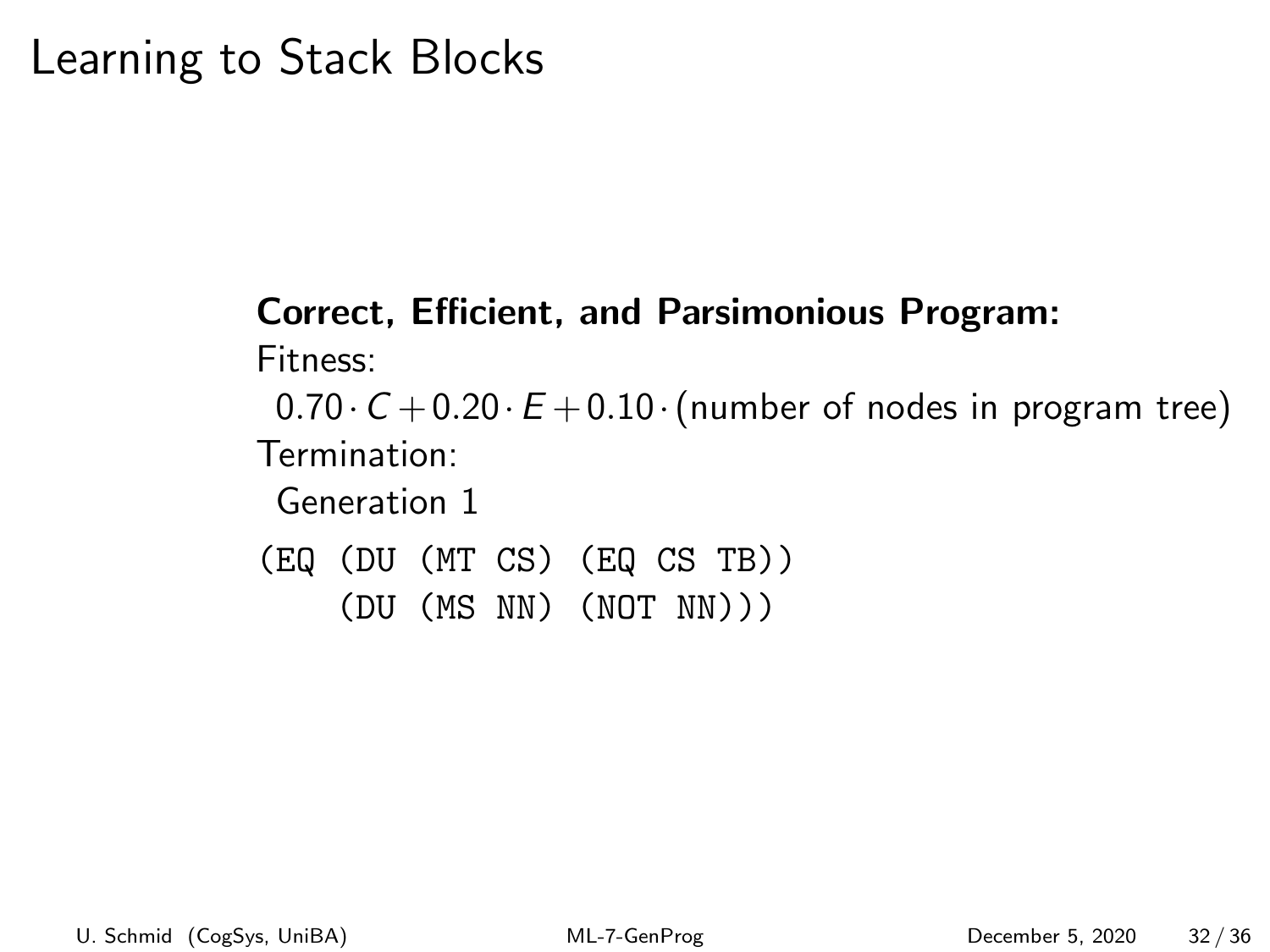# ADATE

- Ongoing research, started in the 90s
- Most powerful approach to inductive programming based on evolution
- Constructs programs in a subset of the functional language ML, called ADATE-ML
- Problem specification:
	- $\triangleright$  a set of data types and a set of primitive functions
	- $\triangleright$  a set of sample inputs (input/output pairs; additionally: negative examples can be provided)
	- $\triangleright$  an evaluation function (different predefined functions available, typically including syntactic complexity and time efficiency)
	- $\blacktriangleright$  an initial declaration of the goal function f
- $\bullet$  Start with a single individual the empty function f.
- Sets of individuals are developed over generations such that fitter individuals have more chances to reproduce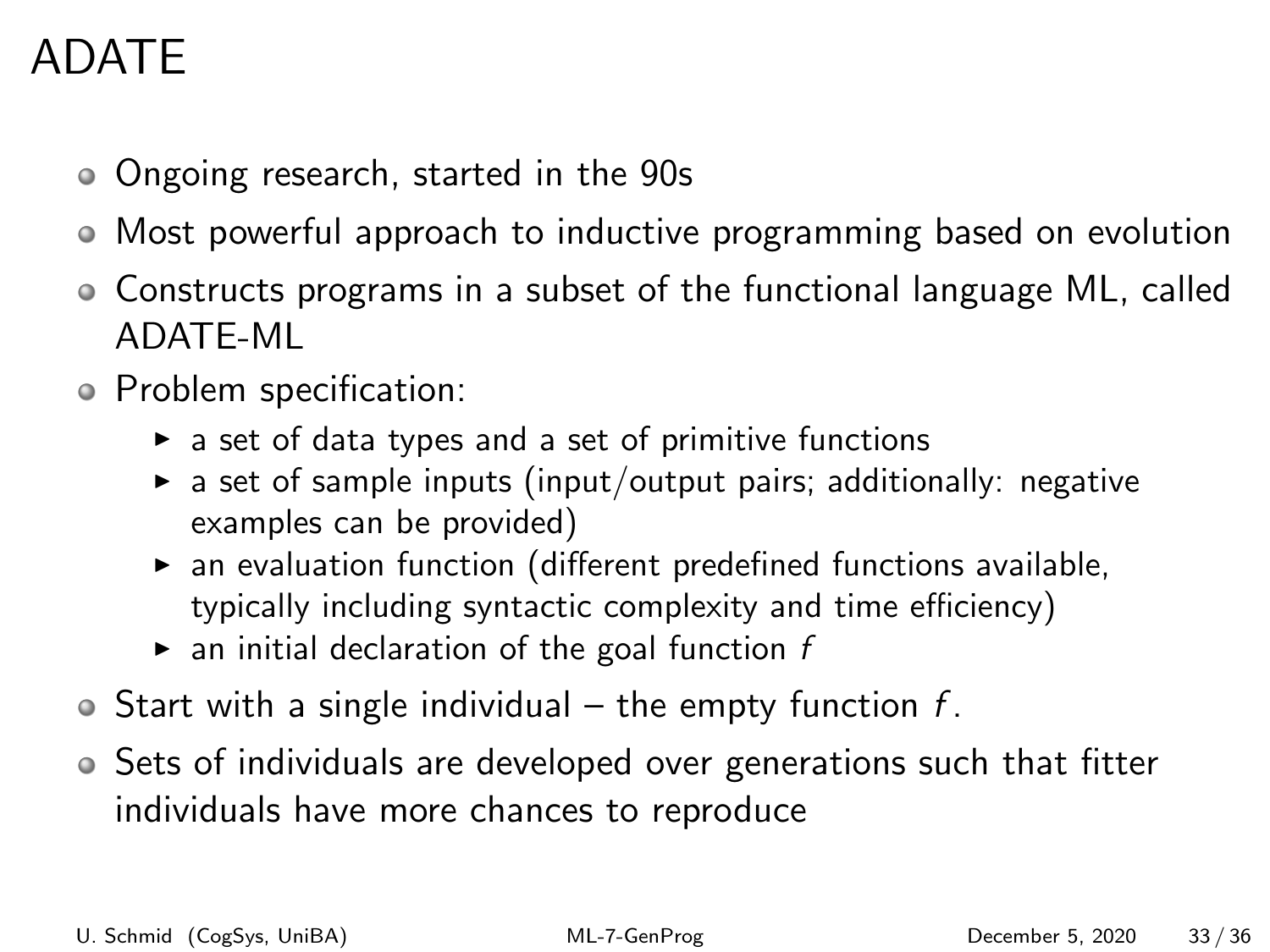# Models of Evolution and Learning

#### observations:

- $\blacktriangleright$  individual organisms learn to adapt significantly during their lifetime
- $\triangleright$  biological and social processes allow a species to adapt over a time frame of many generations
- interesting question:

What is the relationship between learning during lifetime of a single individual and species-level learning afforded by evolution?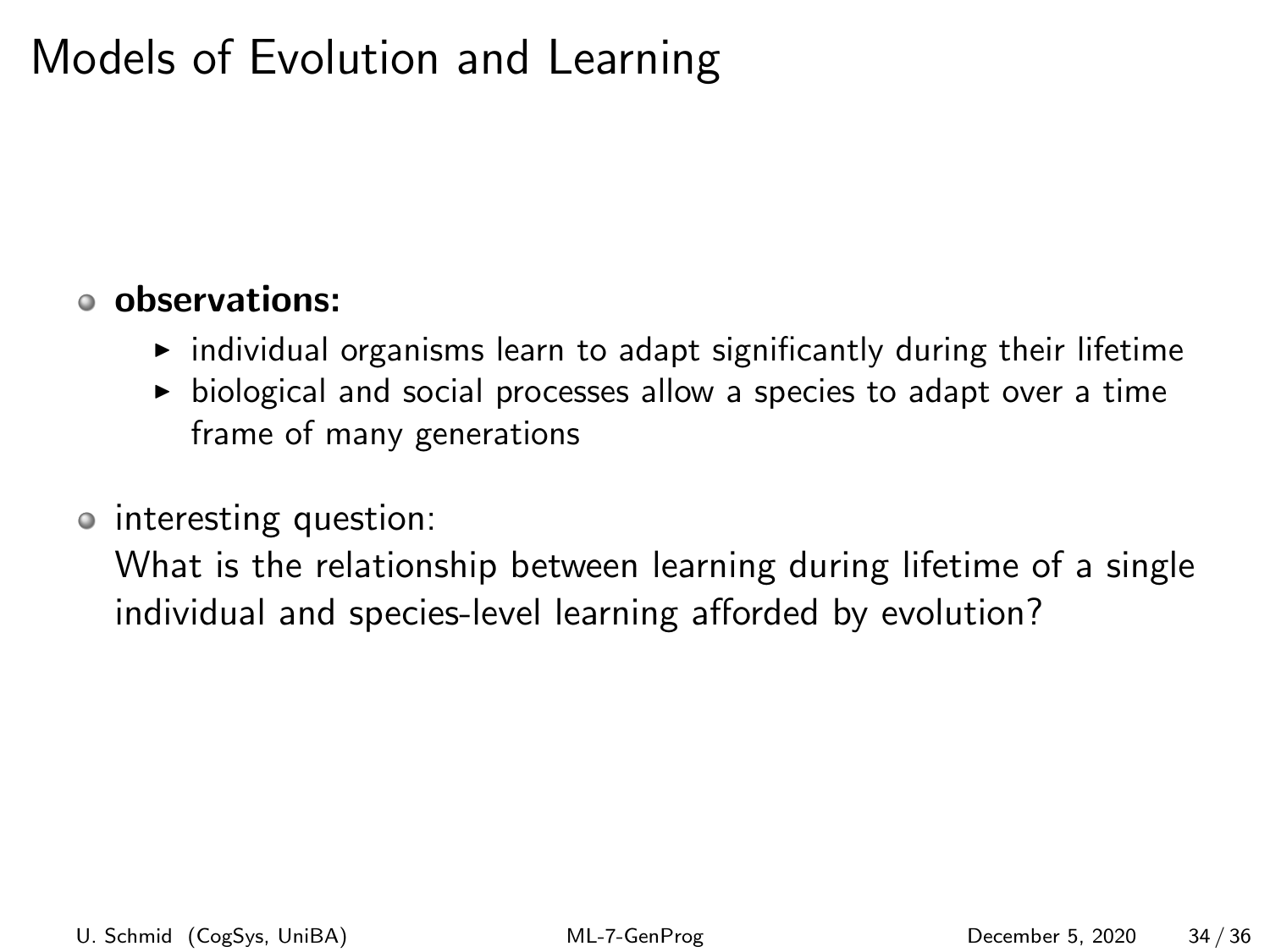# Summary

- Genetic algorithms are a method for concept learning based on simulated evolution
- Evolution of populations is simulated by taking the most fit individuals over to a new generation
- Some individuals remain unchanged, others are the base for genetic operator application
- Hypotheses are commonly represented as bit-strings
- Search through the hypothesis space cannot be characterized, because hypotheses are created by crossover and mutation operators that allow radical changes between successive generations (no guarantee of convergence
- Genetic programming is an approach where programs (terms, grammars) can be learned by evolutionary search methods